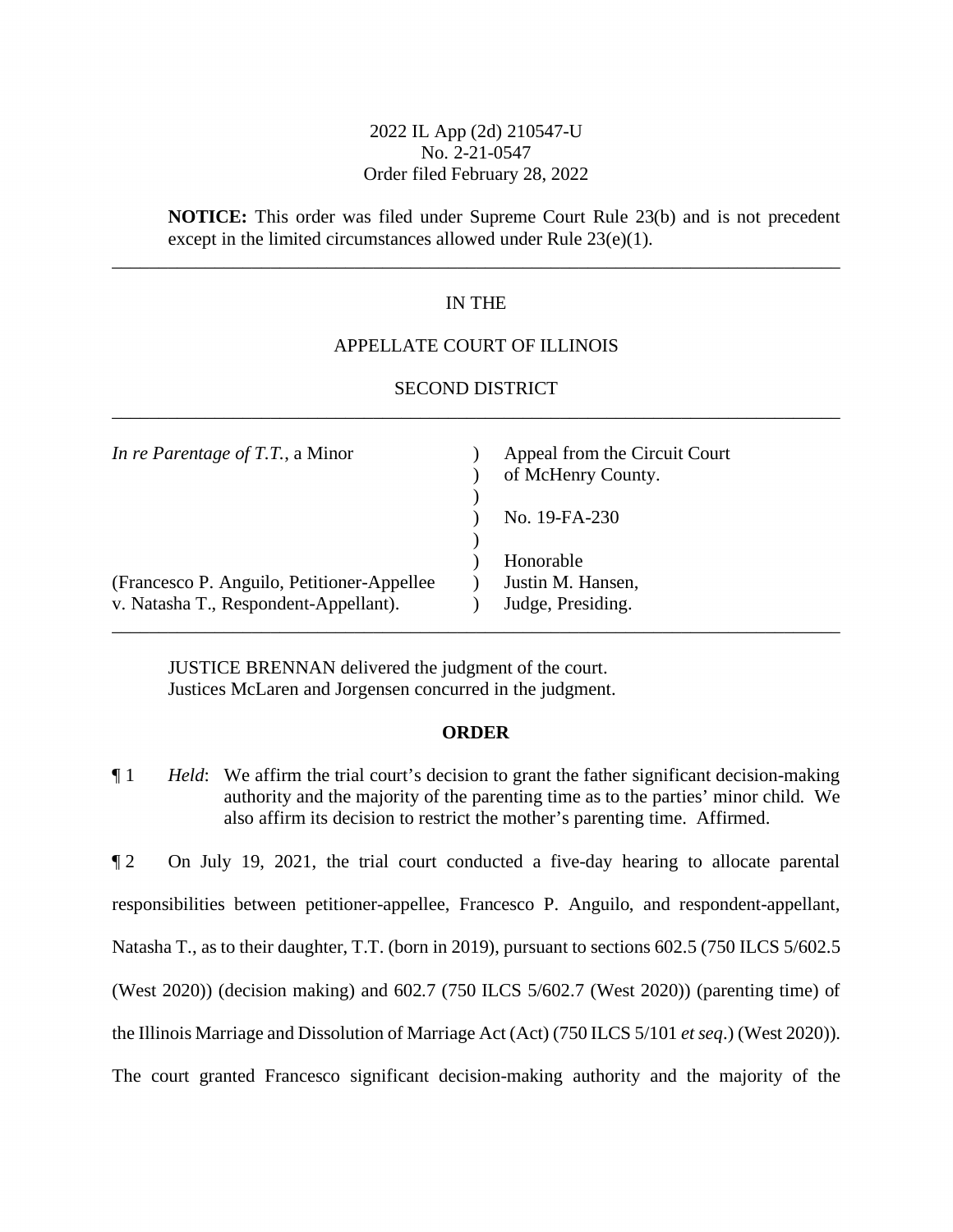parenting time. It also restricted Natasha's parenting time pursuant to section 603.10 of the Act (750 ILCS 5/603.10 (West 2020)), requiring her visits to be supervised.[1](#page-1-0) Natasha, *pro se*, appeals each of these rulings, arguing that they were against the manifest weight of the evidence. Francesco, represented by counsel, initially filed a "response brief" that was effectively a motion to strike and dismiss. We denied the motion to strike and dismiss, explaining that Natasha's lack of compliance with Illinois Supreme Court Rule 341(h) (eff. Oct. 1, 2020) did not preclude our review of the issues raised. We extended the briefing schedule, ordering Francesco to file a response brief and allowing Natasha time to reply. The extension of the briefing schedule provides good cause for issuing our decision beyond 150 days after the notice of appeal was filed. See Ill. S. Ct. R. 311(a)(5) (eff. July 1, 2018). For the reasons that follow, we affirm.

## ¶ 3 I. BACKGROUND

¶ 4 In 2019, Natasha gave birth to a daughter, T.T. When Natasha informed Francesco that she had given birth to T.T., Natasha and Francesco decided to live together in McHenry County. Francesco worked outside the home and performed approximately 10% of the domestic and childcare-related responsibilities. Natasha did not work outside the home and performed approximately 90% of the domestic and child-care-related responsibilities. This arrangement lasted several months but, as the child representative would later report, Natasha and Francesco's relationship was "toxic" and they "brought out the worst in each other."

¶ 5 A. Pre-Trial Proceedings

<span id="page-1-0"></span><sup>&</sup>lt;sup>1</sup> The trial court also granted Francesco's essentially uncontested petition to establish paternity. This is not an issue on appeal.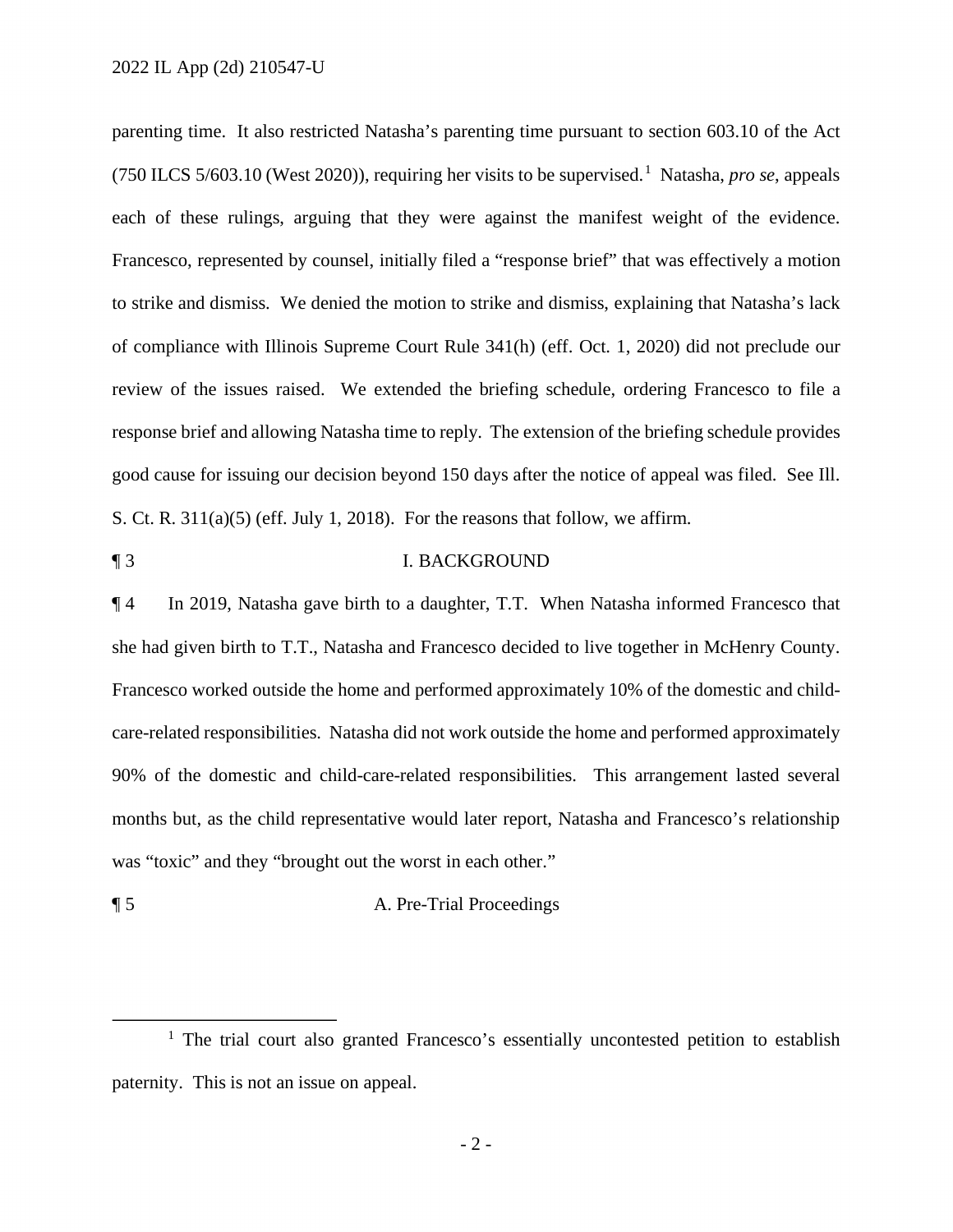¶ 6 On October 11, 2019, Francesco filed a petition for allocation of parental responsibilities as well as an emergency petition to restrain Natasha from removing T.T. to Florida. (The petition for allocation of parental responsibilities, in its amended form, would remain pending up until the trial court issued the instant appealed-from order.) On November 7, 2019, however, the parties entered an agreed order allowing Natasha to remove T.T. to Florida. The agreed order also prohibited the parties from making derogatory comments to one another and reserved the issues of Francesco's parenting time and child support.

¶ 7 On September 15, 2020, Francesco filed an emergency petition for temporary possession of T.T. He alleged that Natasha had been concealing T.T. and that T.T. was in danger. He explained that, in November 2019, he had agreed that Natasha could move to Florida with T.T., because he believed that Natasha's "mental health" was "stable." Since then, however, he believed Natasha to have resided in Florida just one week before moving to Las Vegas, New York, and Chicago. He also believed that, while in Chicago, Natasha resided with an exotic dancer with a known substance-abuse problem. Moreover, he pleaded:

"21. Francesco believes that Natasha is conducting \*\*\* pornographic conduct in and/or around the presence of the child.

22. Natasha traveled to Chicago to engage in prostitution.

 $***$ 

24. \*\*\* Natasha has a long history of prostitution. In fact, Natasha was a named [p]laintiff in a highly publicized Eastern District of New York Case \*\*\*

 $***$ 

26. Natasha's destructive behavior is endangering the physical and emotional wellbeing of the minor child and she should not be granted parenting time at this juncture."

- 3 -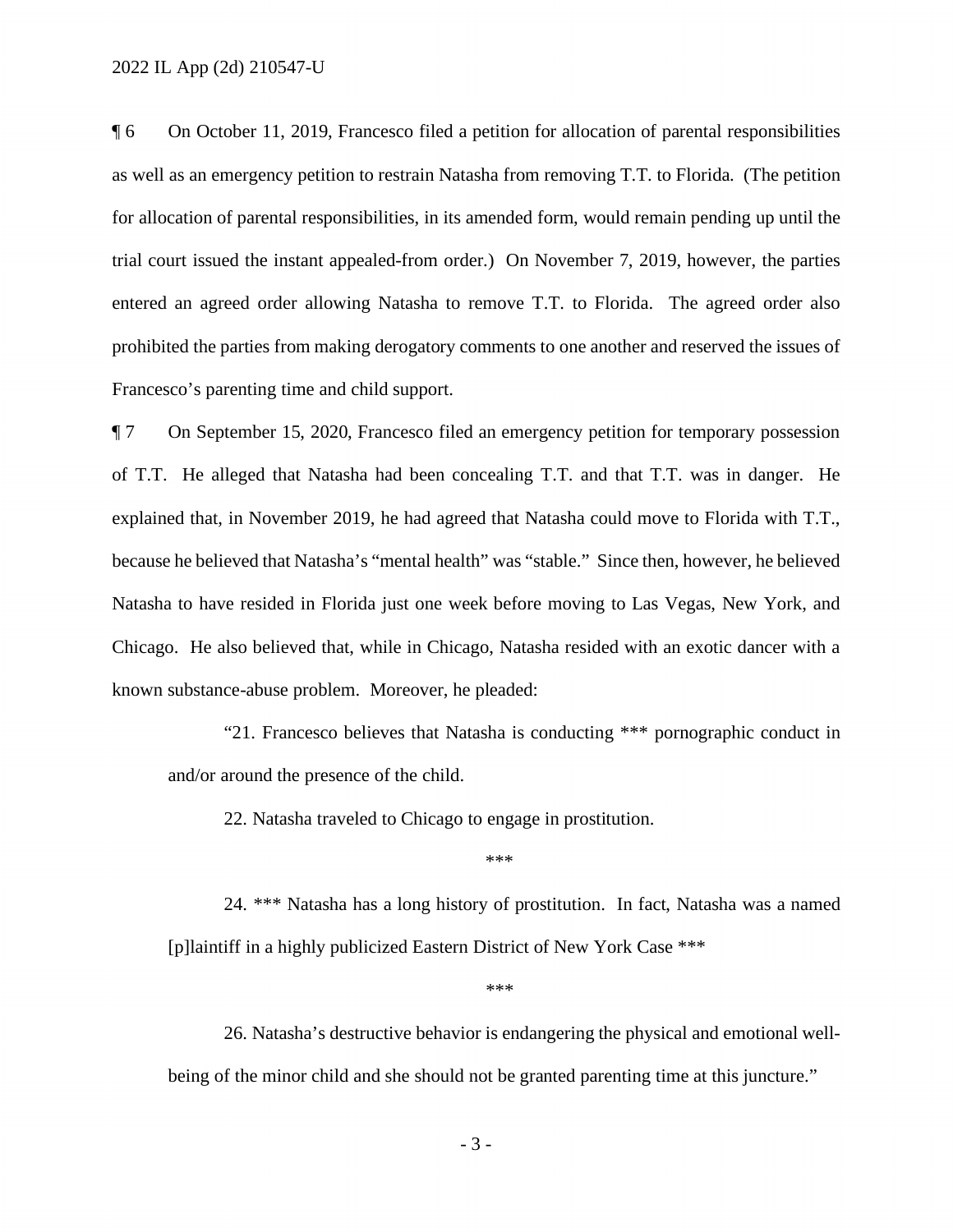¶ 8 Francesco attached images of text messages wherein Natasha refused to disclose T.T.'s location. He also attached a print-out from the pornography webpage that Natasha maintained, with one posting appearing to solicit sexual activity in that it asked, "Wanna be my date tonight?" In addition, he provided a citation to the pending New York case, wherein Natasha adopted a pseudonym to protect her identity. In that case, the background provided that Natasha accepted certain lifestyle benefits arguably in exchange for a sexual relationship.

¶ 9 On September 16, 2020, the trial court granted the emergency petition. It cited to the allegation that Natasha concealed T.T. and did not discuss the allegation that Natasha participated in illicit activity. It ordered Natasha to appear in person with T.T. on September 23, 2020. Natasha did not appear, and the trial court continued its order to September 30, 2020. On September 29, 2020, Natasha filed an appearance through counsel. However, she did not appear in person as ordered and she did not turn over T.T.

¶ 10 Consequently, on October 19, 2020, Francesco petitioned for a finding of indirect civil contempt. On October 21, 2020, Natasha responded. She agreed that she stayed in Las Vegas instead of Florida, but she alleged that Francesco knew where she was. In support, she noted that Francesco bought her plane tickets to travel from Las Vegas to Illinois in another attempt to live together. They lived together from December 14, 2019, to February 28, 2020, at which time Natasha left due to alleged abuse by Francesco. Natasha moved in with a friend in Chicago, who was a bartender, not an exotic dancer, and who did not, as Francesco had alleged, have a substanceabuse problem. Further, to the extent that Natasha concealed T.T., it was to protect her and T.T. from Francesco's abuse. Natasha informed the court that, while it had ordered her to return T.T. to Illinois, a Florida order of protection against Francesco named both Natasha and T.T. as protected parties.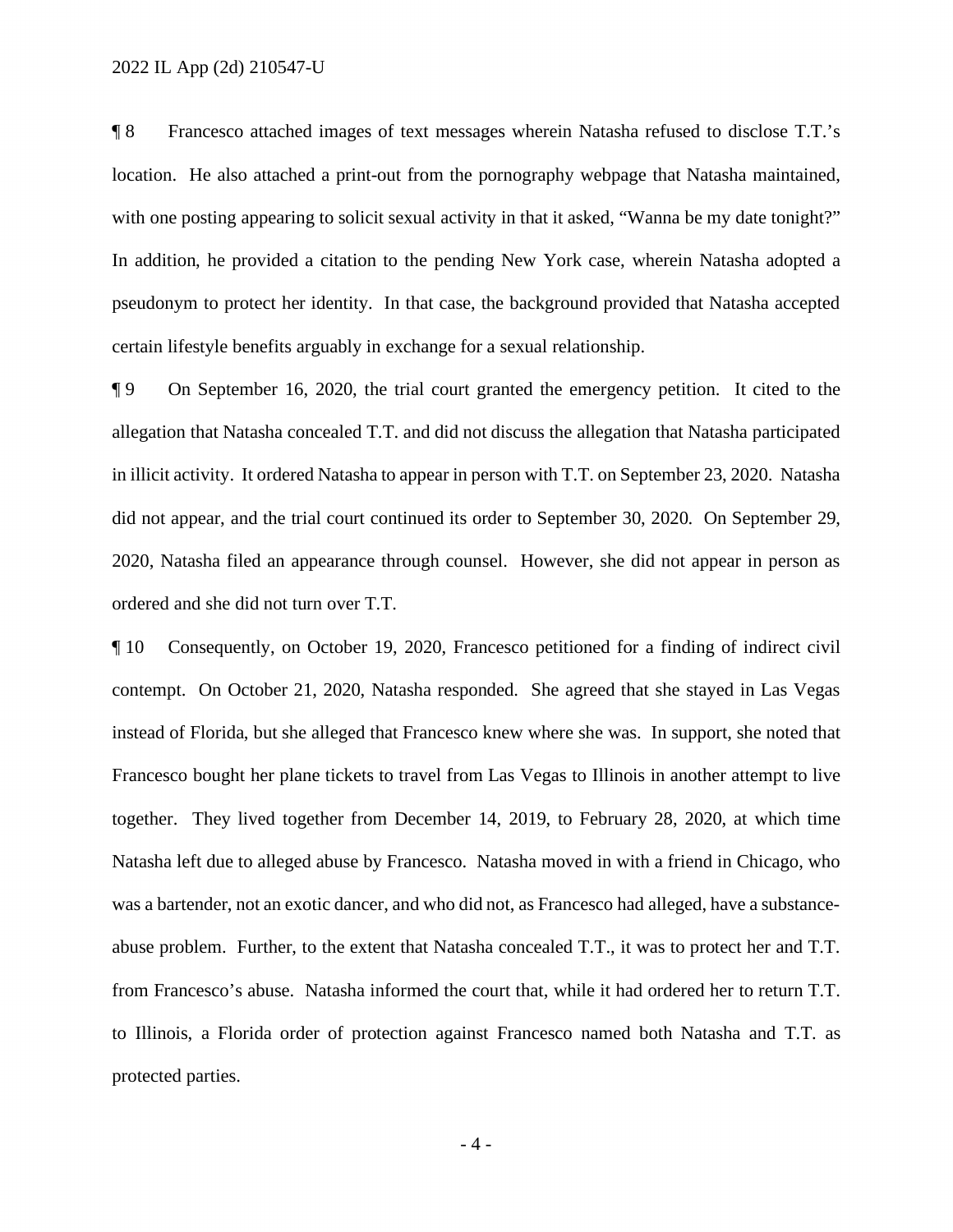¶ 11 On October 22, 2020, after a hearing on Francesco's contempt petition at which Natasha's counsel was present, the trial court entered an order that would allow Francesco to seek the help of Florida law enforcement in obtaining possession of T.T. On October 28, 2020, Francesco obtained possession of T.T. with the help of Florida law enforcement. On November 19, 2020, Natasha petitioned for a restoration of her parenting time.

¶ 12 On November 20, 2020, the trial court stayed all proceedings pending a conference pursuant to the Uniform Child-Custody Jurisdiction and Enforcement Act (UCCJEA) (750 ILCS 36/101 *et seq*. (West 2020)), which it held December 4, 2020. There, the court conferred with the Florida judge who presided over the order of protection pending in Florida. It was decided that the Illinois courts would maintain jurisdiction over all child custody issues and the Florida courts would retain jurisdiction over the order of protection.

¶ 13 On December 9, 2020, it being established that the Illinois courts would have jurisdiction over all child custody issues, the parties resolved Natasha's petition for a restoration of her parenting time through an agreed order. The order provided that Natasha would have weekly, supervised parenting time.

¶ 14 On December 18, 2020, despite the agreed order, Natasha again petitioned for the restoration of her parenting time, this time seeking that Francesco submit to a substance-abuse evaluation. On December 30, 2020, the parties resolved the question of Natasha's parenting time through another agreed order, which again provided that Natasha would have weekly, supervised parenting time and added that Natasha would have daily FaceTime or Zoom calls. On the question of Francesco's drug use, it appears from the record that Francesco submitted to a drug test, tested positive for cocaine, and proceeded to participate in and comply with a drug-treatment program.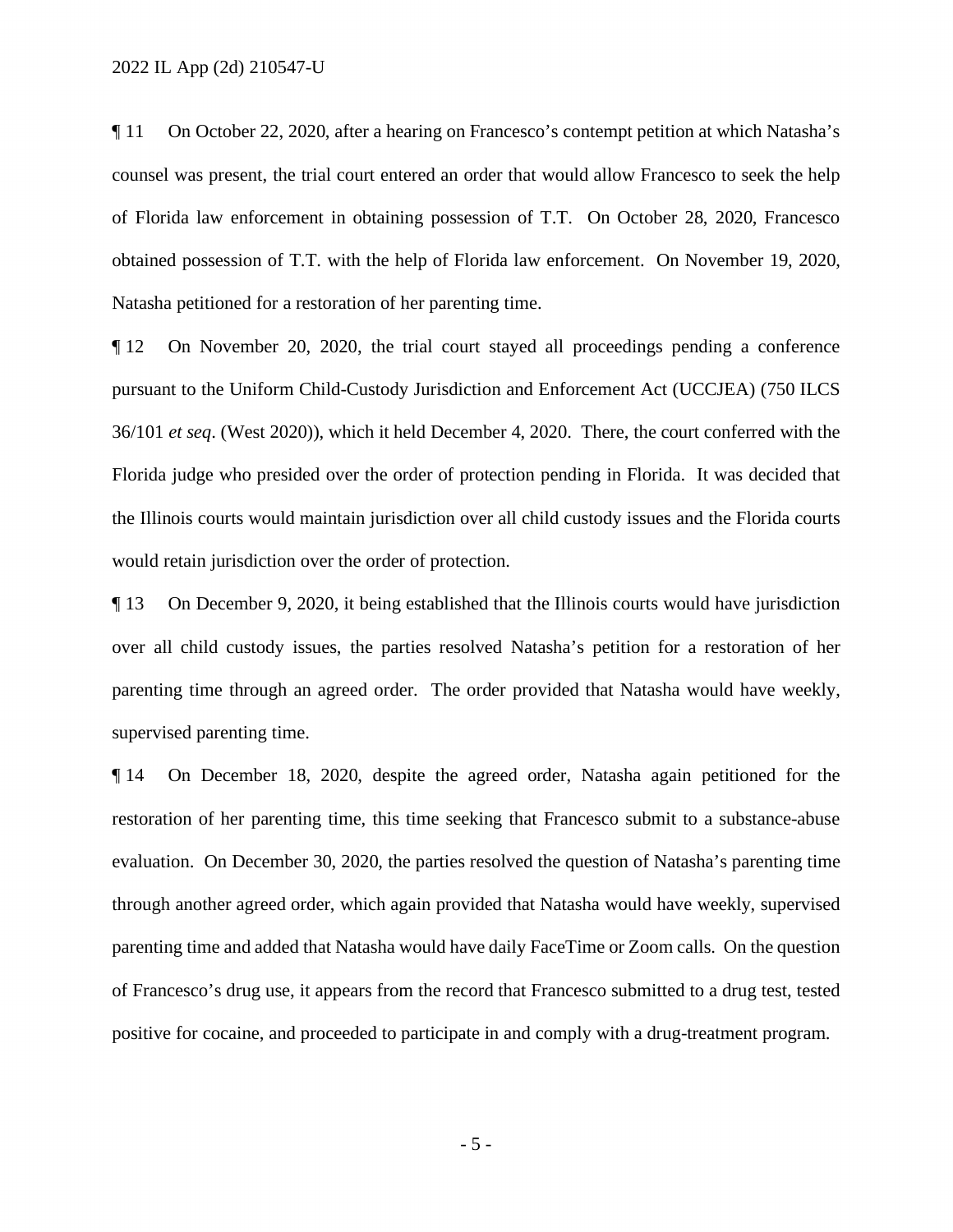¶ 15 On January 12, 2021, the trial court granted Natasha's attorney leave to withdraw. On February 22, 2021, Natasha, *pro se*, again petitioned for a restoration of her parenting time. On February 23, 2021, new counsel entered an appearance and adopted the motion. The court set the matter for briefing.

¶ 16 Meanwhile, on March 12, 2021, Natasha moved to enroll the Florida order of protection in Illinois. The trial court entertained the motion at hearing, at which both Francesco and Natasha were present and represented by counsel. Natasha argued that the order of protection was necessary, because she still feared Francesco, and she would be traveling to Illinois to visit T.T. Francesco objected, arguing that enrolling the Florida order of protection in Illinois could create confusion, because it named T.T. as a protected party and, per the Illinois order, Francesco had possession of T.T. The trial court enrolled the order of protection over Francesco's objection but specifically admonished that Francesco was to retain possession of T.T. and that any contrary provisions in the Florida order of protection would not be enforced.

¶ 17 On March 16, 2021, in express violation of the trial court's order, Natasha e-mailed the McHenry County Sheriff and sought to have the Florida order of protection against Francesco enforced as to T.T. Law enforcement, including SWAT units, arrived at Francesco's home and attempted to remove T.T. Francesco's counsel and the child representative intervened to explain that the Illinois order controlled the issue of custody. The parties reconvened before the trial court later that day to discuss the matter. Natasha's attorney averred that Natasha had acted on her own and she, the attorney, was just as surprised as anyone else. The court was "very concerned" that the events of the day had occurred despite its assurances to Francesco that the Florida order of protection could not be used to remove T.T. from his care. The court admonished Natasha that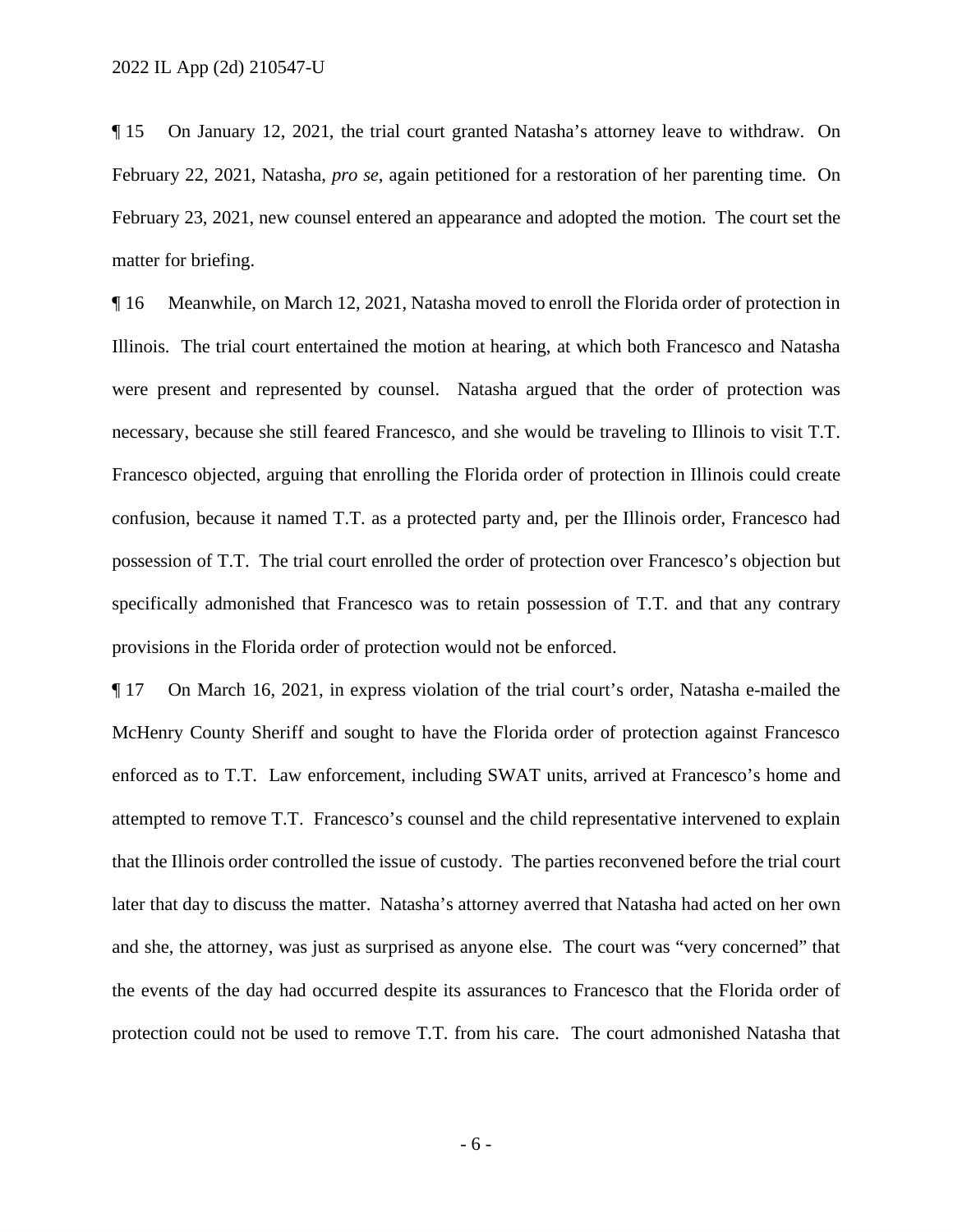"any further attempt to enforce the Florida order of protection as it relates to [T.T.] will find somebody in contempt of court. I will put you in jail."

¶ 18 On March 18, 2021, Natasha amended her petition for restoration of child custody, requesting an allocation of parental responsibilities. The trial court set a hearing date of July 19, 2021, at which time it would hear each party's petition for allocation of parental responsibilities.

¶ 19 B. Pre-Trial Report by the Child Representative

¶ 20 In May 2021, the child representative submitted a pre-trial report. The representative addressed each party's home environment. Natasha lives in a two-bedroom apartment in Miami. T.T. sleeps in a crib in Natasha's bedroom. Natasha's 11-year-old son, over whom she has shared custody, sleeps in the second bedroom. Francesco works from home and is able to provide steady childcare. His girlfriend helps with childcare; she willingly took a hair follicle drug test, which came back negative. While living in Francesco's home, T.T. also interacts with her step-siblings and her paternal grandmother, who visits.

¶ 21 The representative then summarized the parties' respective concerns. Natasha was concerned that Francesco "uses drugs and has significant issues with domestic violence." Francesco, in turn, was concerned that Natasha "engag[es] in pornography, drinks and parties to excess, continues to make false allegations and reports of domestic violence against him, and [would conceal T.T. in] Florida." The representative investigated each of these concerns by reviewing police reports, court pleadings, Francesco's drug evaluation and progress report, and text messages between the parties; interviewing the parties, Natasha's ex-husband, two of Natasha's friends, Francesco's ex-wife, Francesco's neighbor, and the McHenry County Sheriff (concerning the March 16, 2020, incident); and observing a home visit to Francesco's house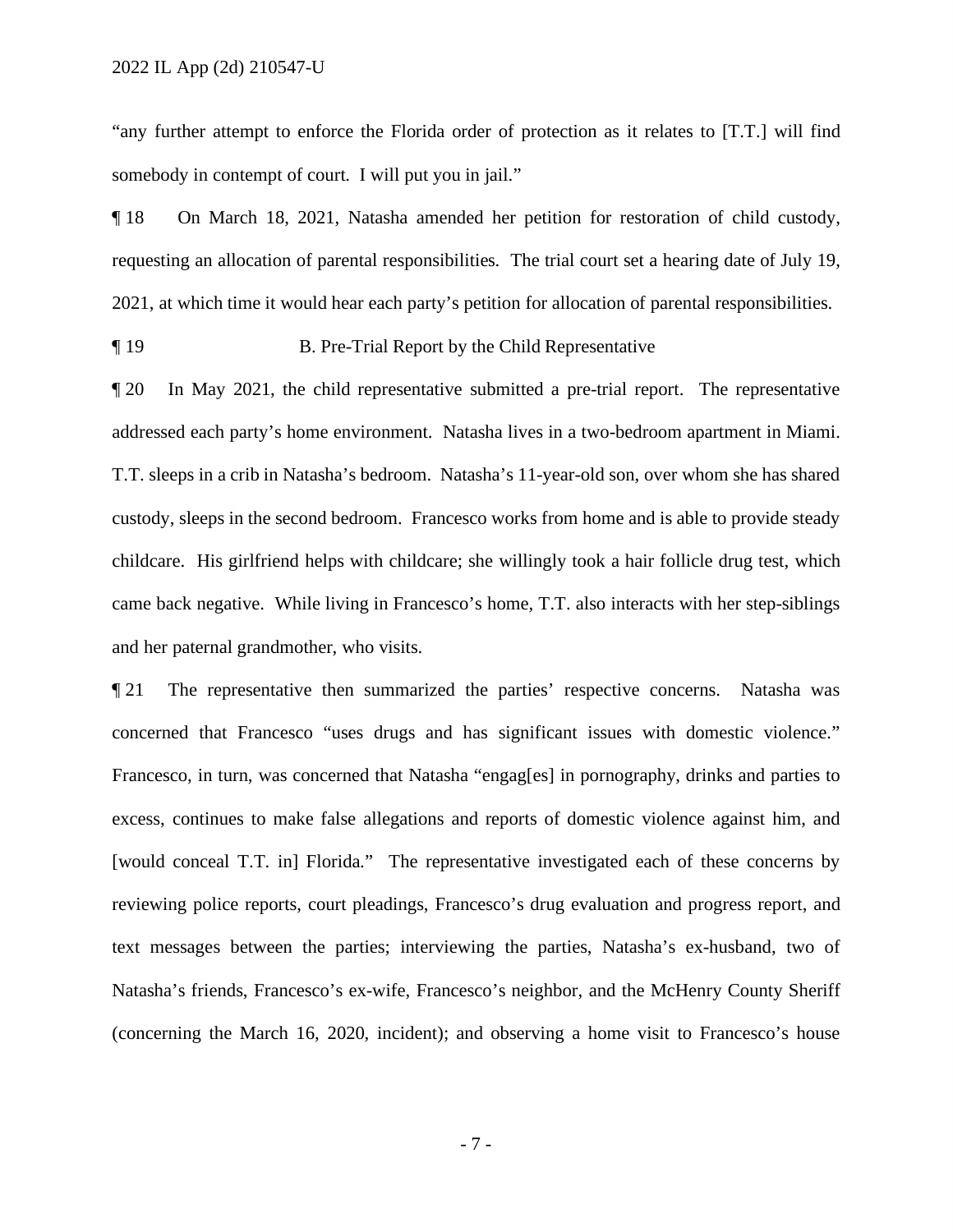(where she met his live-in girlfriend and his children from a prior marriage, ages 10 and 12), and a FaceTime call between Natasha and T.T.

¶ 22 As to Natasha's concerns, the representative reported that Francesco did engage in drug use, testing positive for cocaine in December 2020. However, he tested negative for drugs on his most recent hair follicle test and appeared to be taking treatment seriously. The representative inferred that Francesco was not actively using drugs. Police had been called to the house for two domestic incidents between Natasha and Francesco in January and February 2020. The representative had doubts as to the severity of the incidents involving police, stating that Natasha's accounts did not "hold water." The representative noted that, although the police had been called to the scene, they did not make an arrest, and they did not report any injuries. The representative added: "Francesco has never been arrested for domestic battery. \*\*\* There have never been any allegations of abuse towards T.T. [or Francesco's] other children."

¶ 23 The representative reported that Francesco and his ex-wife communicate well and successfully coparent their two children. During their 10-year marriage, there had been no incidents of domestic violence, until the very end, when divorce was imminent. Francesco's exwife obtained an order of protection at that time, but she did not pursue an extension. Presently, she has no concerns about their 50/50 custody arrangement or of how Francesco's temper might affect the children. She knew that Francesco occasionally used marijuana but was not aware that he had tested positive for cocaine.

¶ 24 As to Francesco's concerns, the representative confirmed that Natasha participates in the pornography industry despite Natasha's initial denials. Natasha provided only limited information as to how her work schedule fit with her parenting schedule. However, she has been able to keep her work separate from her 11-year-old son, who thinks she is a model. Overall, "there is no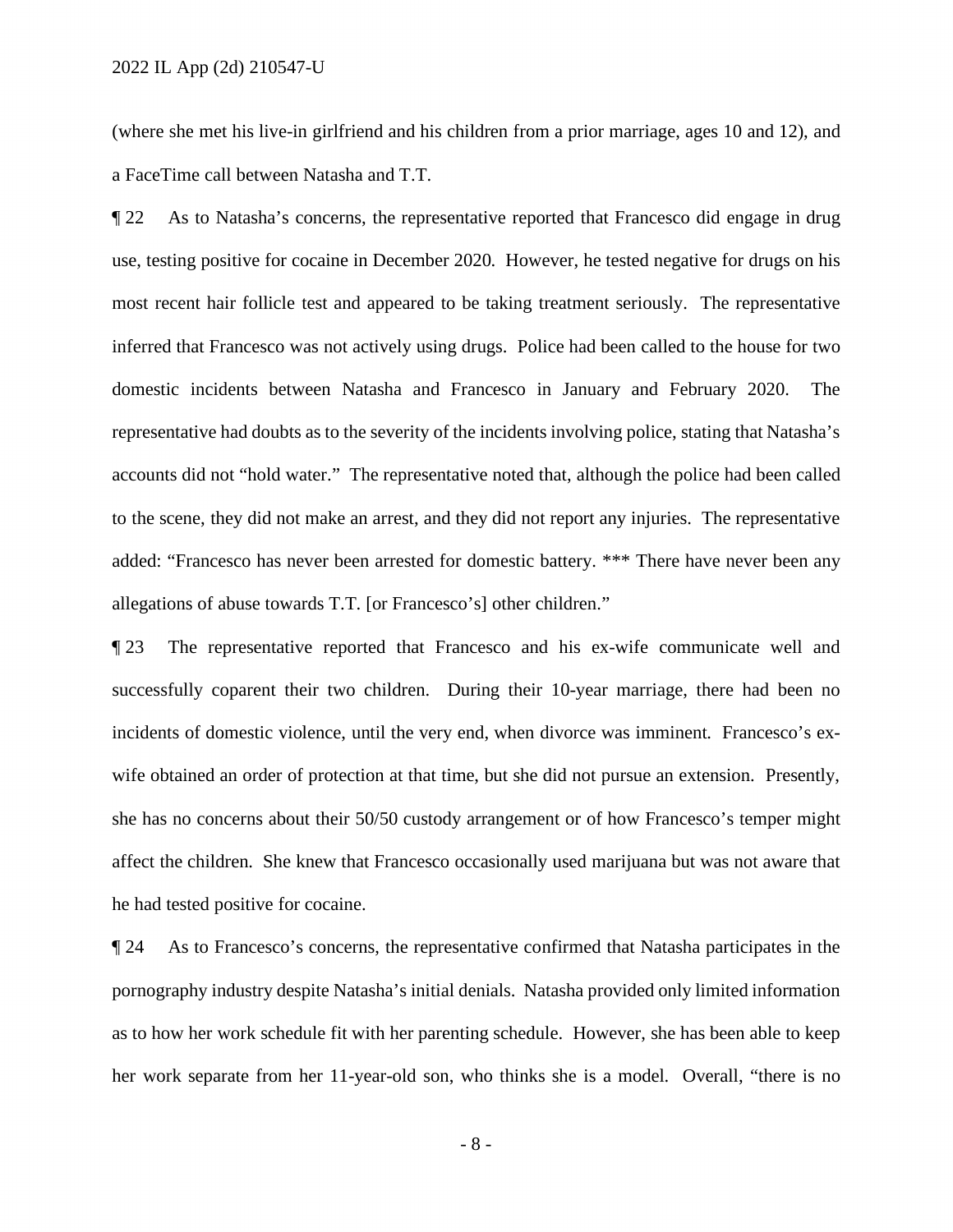evidence at this point [that Natasha's participation in the pornography industry] somehow affects her ability to parent." The representative also confirmed that, in November 2019, Natasha did not relocate to Florida as agreed. Instead, she went to Las Vegas to live with family.

¶ 25 The child representative believed that Francesco was better able to put T.T.'s needs above his own and to facilitate a relationship with the other parent. Francesco has accommodated Natasha's requests for parenting time. He helps to keep T.T. engaged with Natasha during the 30 minute FaceTime calls, which, given that T.T. is just two years old, is "no small feat." Natasha, on the other hand, has not moved for additional parenting time in Illinois; she appears only to assert that T.T. should be returned to her in Florida. Natasha has not demonstrated an ability to coparent and, "most concerning," she has not demonstrated an ability to comply with court orders. In the fall of 2020, she failed to return T.T. to Illinois as ordered. In the spring of 2021, she attempted to remove T.T. from Illinois in violation of the court's admonishment that the Florida order of protection not be used to interfere with Francesco's possession of T.T. Natasha admitted that she contacted the sheriff's department "imploring them to protect her child from an abuser" but that she did so only because "she was so upset." Further, in the representative's view, Natasha continues to "misrepresen[t] facts to try to gain an unfair advantage." For example, she filed a claim alleging that Francesco stalked her and distributed inappropriate pictures of her in violation of the Florida order of protection, when, in fact, Francesco merely tendered his discovery responses to her, through counsel, and those responses contained photographs.

¶ 26 The representative concluded T.T. should remain in Illinois with Francesco. She believed that the risk of Natasha absconding to Florida with T.T. was "too great," and, for that reason, Natasha's visits should continue to be supervised. Should T.T. be denied all contact with Francesco, her "emotional well-being would be significantly impaired." The representative

- 9 -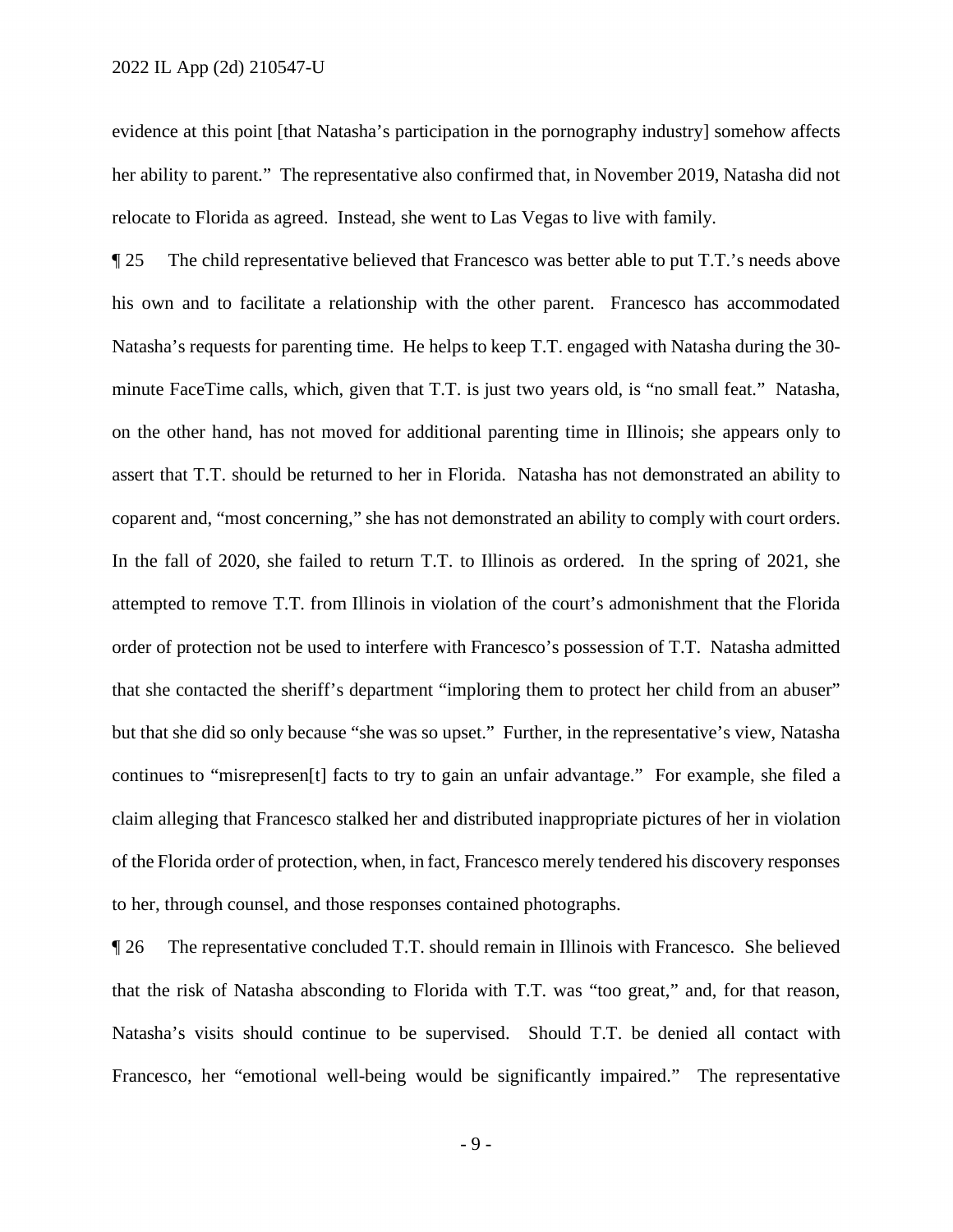offered that, in the future, when T.T. is "able to communicate and have an understanding of what is going on, then [Natasha's] parenting time would likely not need to be supervised."

¶ 27 On June 15, 2021, Natasha's second attorney withdrew.

¶ 28 C. The Hearing on the Petitions to Allocate Parental Responsibilities

¶ 29 On July 19, 2021, a five-day hearing on the parties' respective petitions to allocate parental responsibilities commenced. Natasha appeared *pro se*. The record on appeal contains only a small portion of the transcripts from the hearing. It contains a portion of Natasha's July 19, 2021, direct examination as an adverse witness. It also contains a portion of Natasha's July 23, 2021, crossexamination by both Francesco's counsel and the child representative. The child representative called one witness, a police officer, to impeach Natasha. Thus, the record contains only portions of Natasha's testimony, brief testimony by a police officer, and no other witness testimony. The trial court referenced numerous other witnesses in its written order,<sup>[2](#page-9-0)</sup> and the transcripts of that witness testimony are not included in the record on appeal.

¶ 30 We summarize the available transcripts as follows. Natasha testified to her work. Since Natasha was 18, she has "worked in restaurants, night clubs in Las Vegas and—you know, in the industry, bottle service or food service." She did the same work in Chicago, as well as modeling. Presently, Natasha has been hired to work as a server at a Hilton resort in the Bahamas. A contract was still in the works. Natasha would not move to the Bahamas, but she would go there on

<span id="page-9-0"></span> $2$  The court referenced the following witnesses in its order: Francesco, Francesco's live-in girlfriend, Natasha's mental health therapist, Natasha's friend and former roommate, Natasha's sister, and Natasha's mother. Additionally, in his brief, Francesco referenced the testimony of his ex-wife, and Natasha does not dispute that she testified.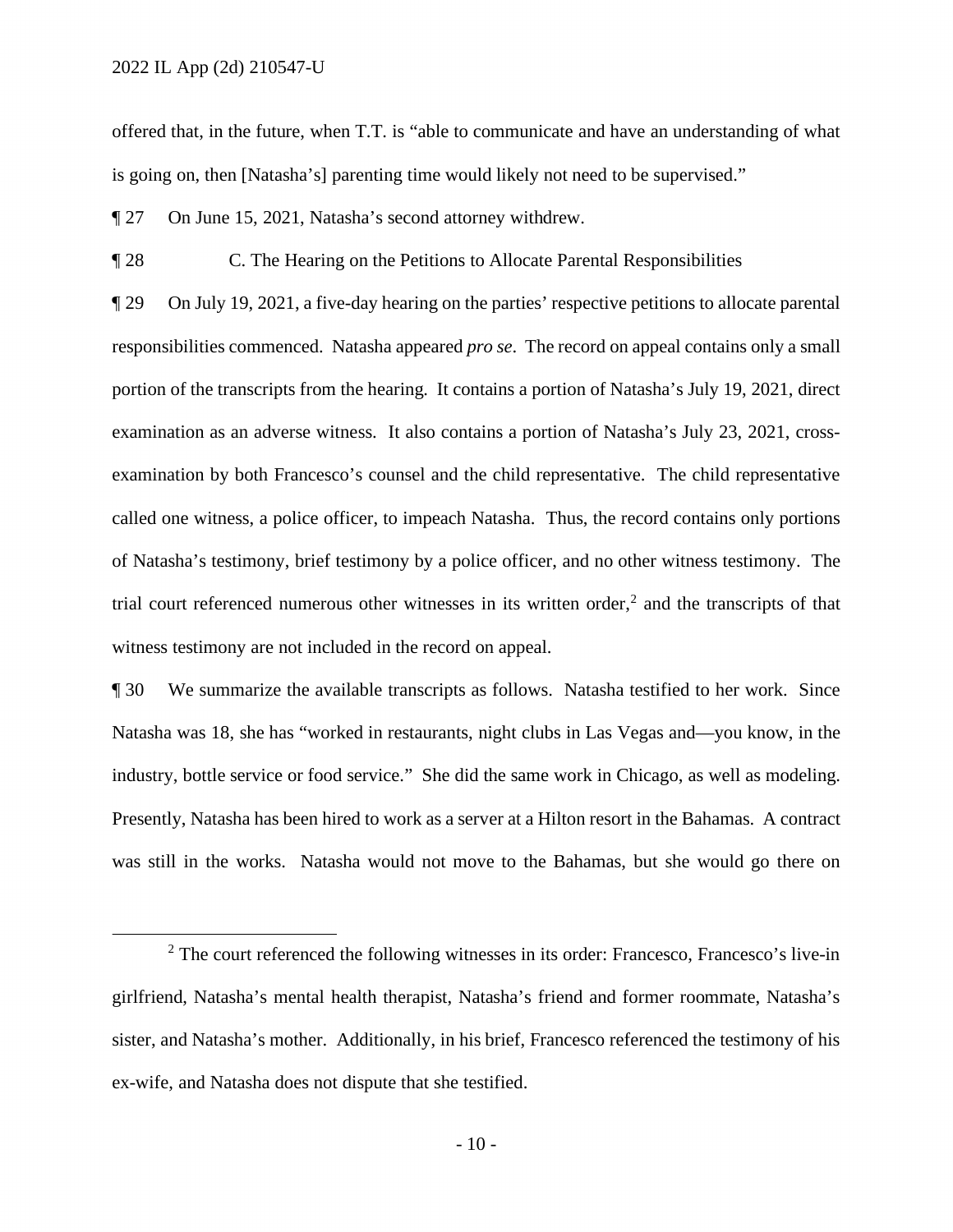occasional long weekends (2 1/2 days of work). She would be paid approximately \$500 per trip. In addition, Natasha has interviewed to work at a Miami nightclub. If she got the job and T.T. lived with her, she would call upon her son's father to babysit T.T. He and his wife have offered to do so numerous times. Alternatively, she would hire a babysitter. She has done that two or three times in the past.

¶ 31 Natasha also has been working in the pornography industry since February 2021. Specifically, she "creates content" of one-on-one sexual interaction. Once every two or three months, she hires a film photographer and engages a partner. Natasha knows some of her partners very well. One of her female partners was a close friend. She knew one of her male partners for just six months. She knew him because he shared a fitness trainer with one of her friends. Natasha's manager puts the content from the filming sessions on her website. The website includes Natasha's real surname, which she shares with T.T. The filming has taken place in Natasha's apartment. T.T. was home during those instances, but she was in another room, being watched by a babysitter.

¶ 32 Natasha's babysitter during the filming session was a good friend; they had worked as servers together at a club in Chicago. Her babysitter also watched T.T. when she went on a girls' getaway to Aspen. Natasha acknowledged that the babysitter recorded her conversation with the child representative, but she stated that she did not direct the babysitter to do so.

¶ 33 Natasha denied ever accepting money in exchange for sex. Francesco's attorney attempted to impeach her by citing to the New York case. Natasha explained that "a lot of bad things" happened to her in relation to that case and she did not feel comfortable talking about it.

- 11 -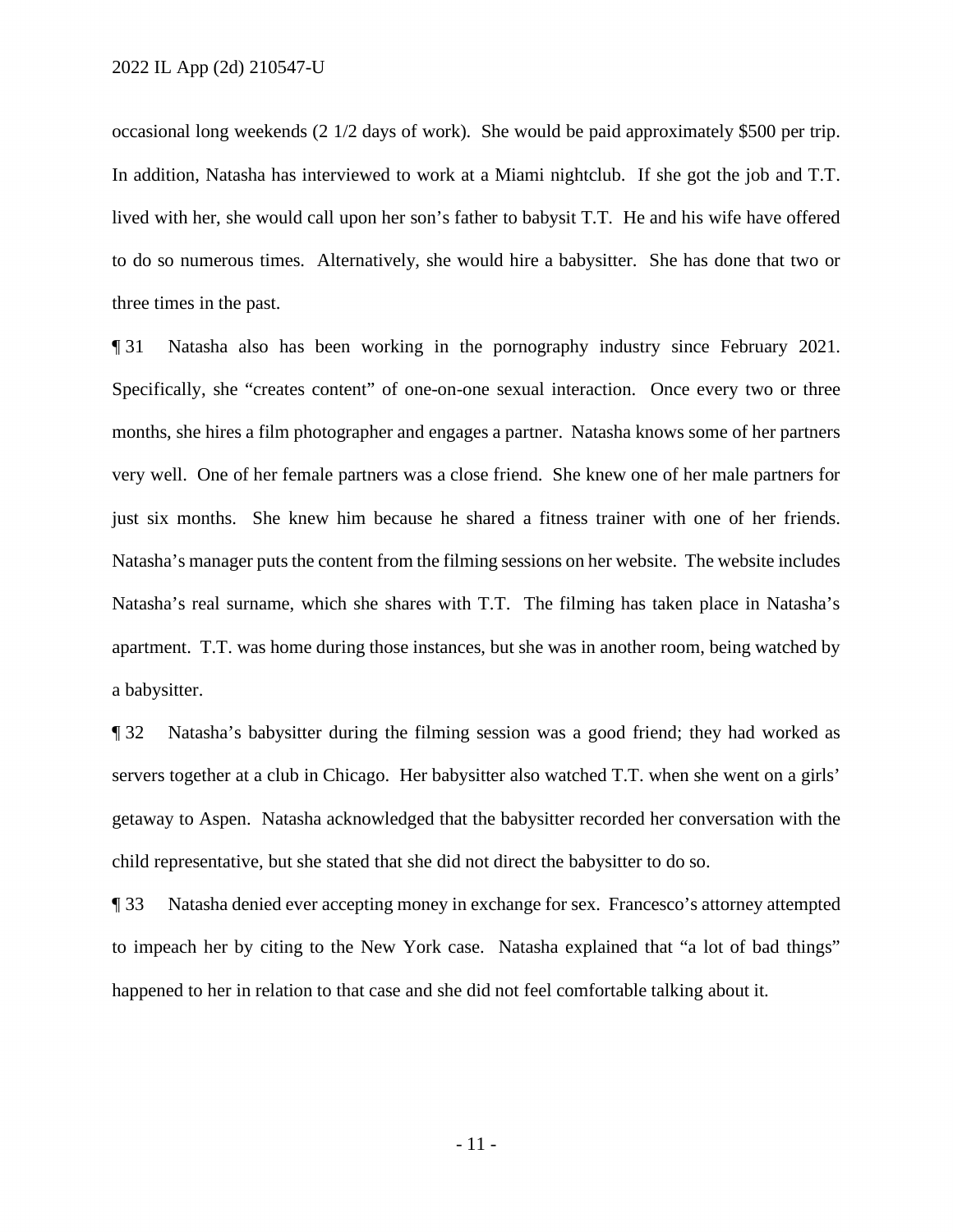¶ 34 Natasha agreed that she has allowed other adults to live with her and T.T. for weeks at a time. She named three such persons. One of the individuals, her hairdresser at the time, had been arrested for fraud.

¶ 35 Since T.T. had been born, Natasha had lived in Miami, Las Vegas, Woodstock, Seattle, and Chicago. Natasha agreed that she did not always tell Francesco where T.T. was located:

"Q. Have you always told [Francesco] where his child was?

A. No, I did not.

Q. Why not?

 A. One, when someone is telling me that they are going to kill me \*\*\* you know I was scared \*\*\*.

 $* * *$ 

 Q. There were times that [Francesco] would just calmly ask you where the child was and you would say no, correct?

A. Possibly sometimes, depend[ing] [on] what he said prior to it."

¶ 36 Natasha also agreed that her son's father testified that she withheld her son from him. She believed it was once; opposing counsel believed it was several times. Natasha believed that she currently had a strong coparenting relationship with her son's father. Her son's father's testimony is not in the record, though the common law record does contain a favorable letter from the son's father.

¶ 37 Natasha testified to alleged domestic violence committed by Francesco. Specifically, she addressed Francesco's abusive text messages. These messages were admitted during a portion of the hearing that is not contained in the record, though at least some of these texts are contained in the common law record. Natasha testified that, while she did not submit the entire text chain, she

- 12 -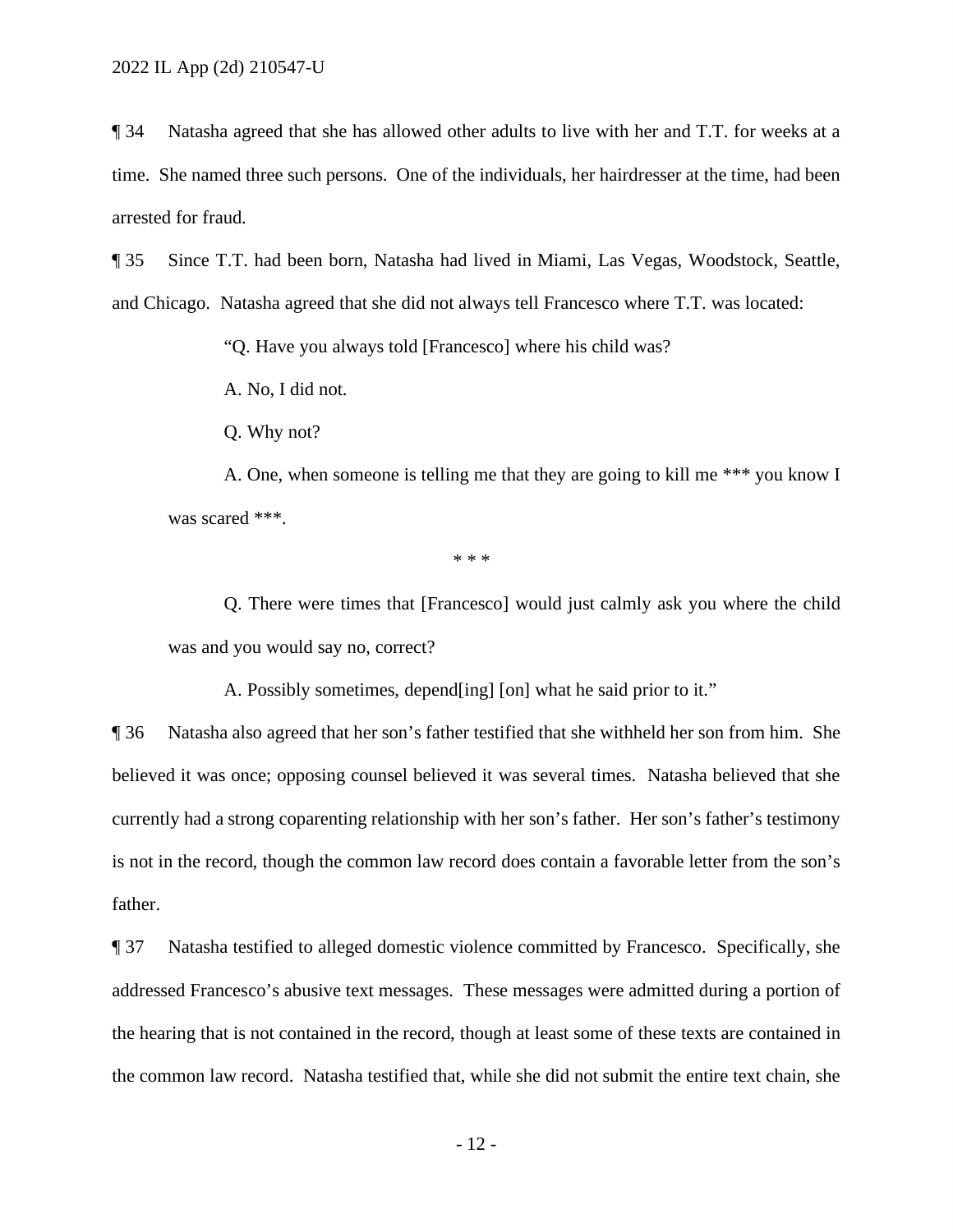did not believe the texts were misleading or out of context. Our review of the text messages that are contained in the record certainly supports the trial court's finding that the relationship between Natasha and Francesco was toxic; indeed, the texts demonstrate that Francesco at times engaged in communications that were decidedly disturbing, some of which were sent after the trial court entered an agreed order prohibiting either party from engaging in such communications.

¶ 38 Natasha testified to previous instances of physical abuse. These instances were first discussed during a portion of the hearing not contained in the record. Natasha explained that she had not called the police in these instances because she loved Francesco. "I loved the man and when you're in [a] domestic violence [situation], you don't think straight." While she did not call the police, Francesco, in at least one instance, did.

¶ 39 Natasha recounted that, in January or February of 2021, Francesco called the police. Natasha's nose was "bleeding." She assumed the officer saw it, because he asked her what happened to her nose. She then referred to the substance on her nose not as blood, but as "residue," stating that there was "like a little bit of residue on it."

¶ 40 The child representative then called the police officer who responded to the scene, Deputy Kevin McCoy. McCoy testified that Francesco had called him to the residence. Francesco informed McCoy that he and Natasha had attended a charity event. They began to argue in the car, because Francesco had been talking to another female and Natasha had been talking to another male. According to Francesco, Natasha kicked Francesco while he was trying to drive. When they arrived home, Natasha rubbed a hair comb across his face. According to Natasha, the fight had been verbal and not physical. McCoy did not see any sign of injury to Natasha. He did not recall asking her about her nose.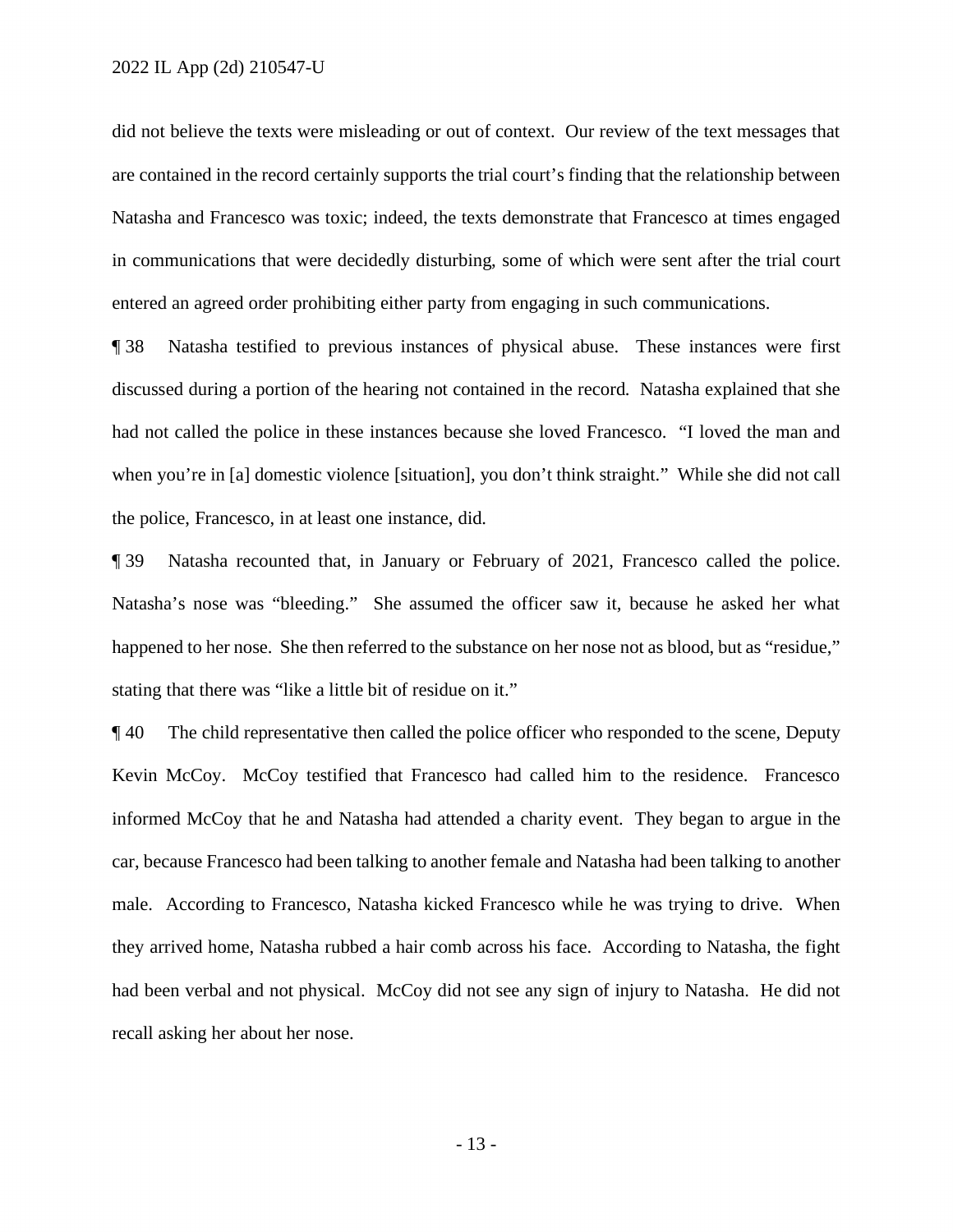¶ 41 After McCoy testified, the child representative resumed questioning Natasha. Natasha testified to another physical altercation that had been addressed earlier in the proceedings. It appears from the questions posed that Natasha's mother had testified that, although Francesco had been the instigator in the altercation, Natasha nevertheless injured Francesco by cracking his tooth. Natasha denied cracking Francesco's tooth.

¶ 42 Natasha addressed a GoFundMe website that she had started to raise funds for legal fees. She has raised just over \$28,000. A single person donated \$25,000. Despite this, Natasha had not hired counsel for the instant proceedings. She explained that, instead, she paid \$11,000 to an attorney to investigate a criminal charge against Francesco. Natasha would not go into details, but it had to do with an "investigation going on with the IRS."

¶ 43 Natasha acknowledged that she recently missed three visits with T.T. Twice, she got the dates confused. As to the third scheduled visit, she decided to visit her father in the hospital instead. However, she did not notify Francesco of the change in plans.

¶ 44 Finally, as to the events of March 16, 2021, Natasha stated: "I know it was wrong and I regret it very much." Natasha did not believe that the incident showed that she could not coparent. In her view, currently, she successfully coparented with her son's father.

¶ 45 D. The Trial Court's Written Order

¶ 46 On August 19, 2021, the trial court entered a 17-page written order, granting Francesco significant decision-making authority and the majority of the parenting time and ordering that Natasha's parenting time be restricted. The trial court acknowledged that many of the best-interest factors left the parties on equal footing. However, based on the parties' contentious history and the physical distance between them, shared or equal allocation of parenting responsibilities was impractical. "One parent will need to have significant decision-making and the majority of the

- 14 -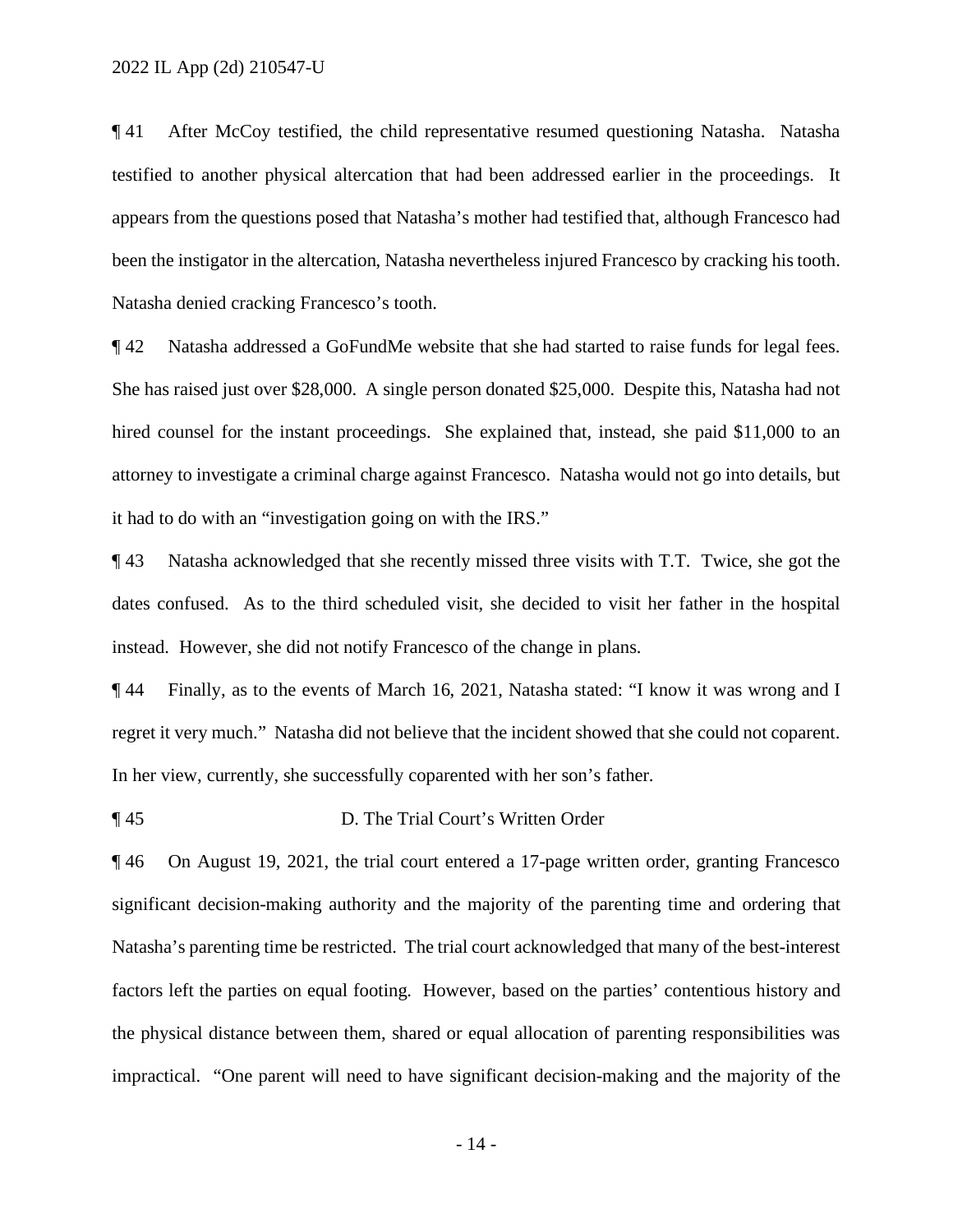parenting time. *Deciding which parent will have this role in [T.T.]'s life is difficult*." (Emphasis added.) The court explained its analysis as follows. The parties' respective motions called upon it to make a decision concerning the allocation of parental responsibilities as set forth in sections 602.5 (decision making) and 602.7 (parenting time) of the Act. Many of the best-interest factors set forth in those sections overlap, including whether a section 603.10 restriction on visitation is appropriate. The court addressed each of the best-interest factors, including whether a section 603.10 restriction was appropriate.

## ¶ 47 1. Section 603.10 Restriction

¶ 48 The trial court addressed the section 603.10 restriction. Citing to *In re Marriage of Anderson*, 130 Ill. App. 3d 684, 688 (1985), it acknowledged that a section 603.10 restriction required a different, more onerous standard than the best interests of the child. Also, citing to *In re Marriage of Craig*, 326 Ill. App. 3d 1127, 1129 (2002), it acknowledged that allegedly immoral conduct by the parent was relevant only if it affects the child. With these standards in mind, it determined that a restriction was appropriate for Natasha. The court criticized Natasha's participation in the pornography industry, stating that it presented an undue risk to T.T.'s "mental, moral, and emotional health." It noted that, during the course of this case, Natasha has increased her involvement in the industry and now records activities with other people. The court questioned whether Natasha properly vetted her coparticipants, given that she knew one of her partners less than one year. It also questioned Natasha's ability to keep her work separate from T.T., citing many instances of erratic behavior, which we will address in further detail below. The court reasoned that "it is not realistic to think that [T.T.] will grow up unexposed and unaffected by the pornography being made by her mother, in her own home. \*\*\* This is especially true considering that Natasha's pornography is published on the internet, with her real name [which she shares with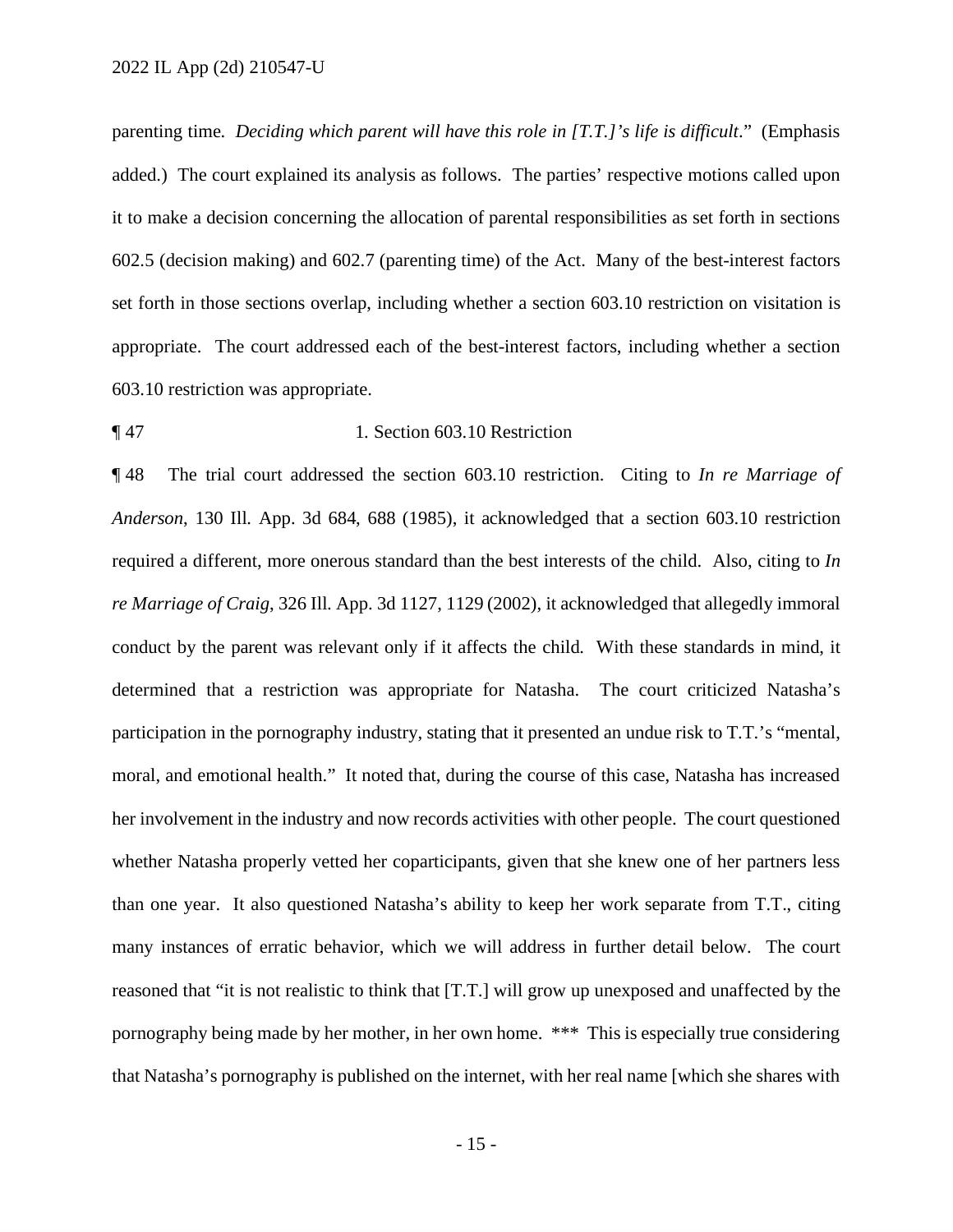T.T.]."

¶ 49 The trial court acknowledged that this was a nuanced situation in that Francesco "has also participated in behavior that \*\*\* negatively impact[ed] [T.T.'s] well-being." The court noted that Natasha's testimony that Francesco had committed acts of domestic violence against her was, overall, "credible," and that Francesco has tested positive for cocaine during the course of this case. The court recounted that Francesco had testified that, while at a friend's house in the fall of 2020, he did one line of cocaine. The court determined, however, that Francesco's participation in harmful activities had *ended* whereas Natasha's participation in harmful activities *continued*: "[T]here is no evidence that [T.T.] will be exposed to domestic violence or drug use [in Francesco's] household going forward. In contrast, Natasha is continuing with pornography as her line of work." The court reasoned that supervised visitation would both "protect [T.T.] from exposure to Natasha's work" *and* "ensure that [T.T.] will be returned to [Francesco] at the conclusion of Natasha's parenting time."

## ¶ 50 2. The Remaining Best-Interest Factors

¶ 51 The trial court determined that the remaining best-interest factors weighed in favor of awarding Francesco the majority of the parenting responsibilities. It stressed that Francesco's household was more stable than Natasha's. It noted that Francesco worked from home, lived with his girlfriend, and had regular parenting time with his other children. Francesco was able to describe his parenting style, T.T.'s place within his home, and T.T.'s anticipated school and activities. In contrast, the court viewed Natasha's life as "erratic." Since T.T.'s birth, Natasha had moved between Miami, Las Vegas, Chicago, Seattle, and Woodstock. She sought opportunities to work as a server in the Bahamas. "Her behavior during this case has been similarly erratic." She has acted *pro se* while having counsel of record (both of whom later withdrew). She has filed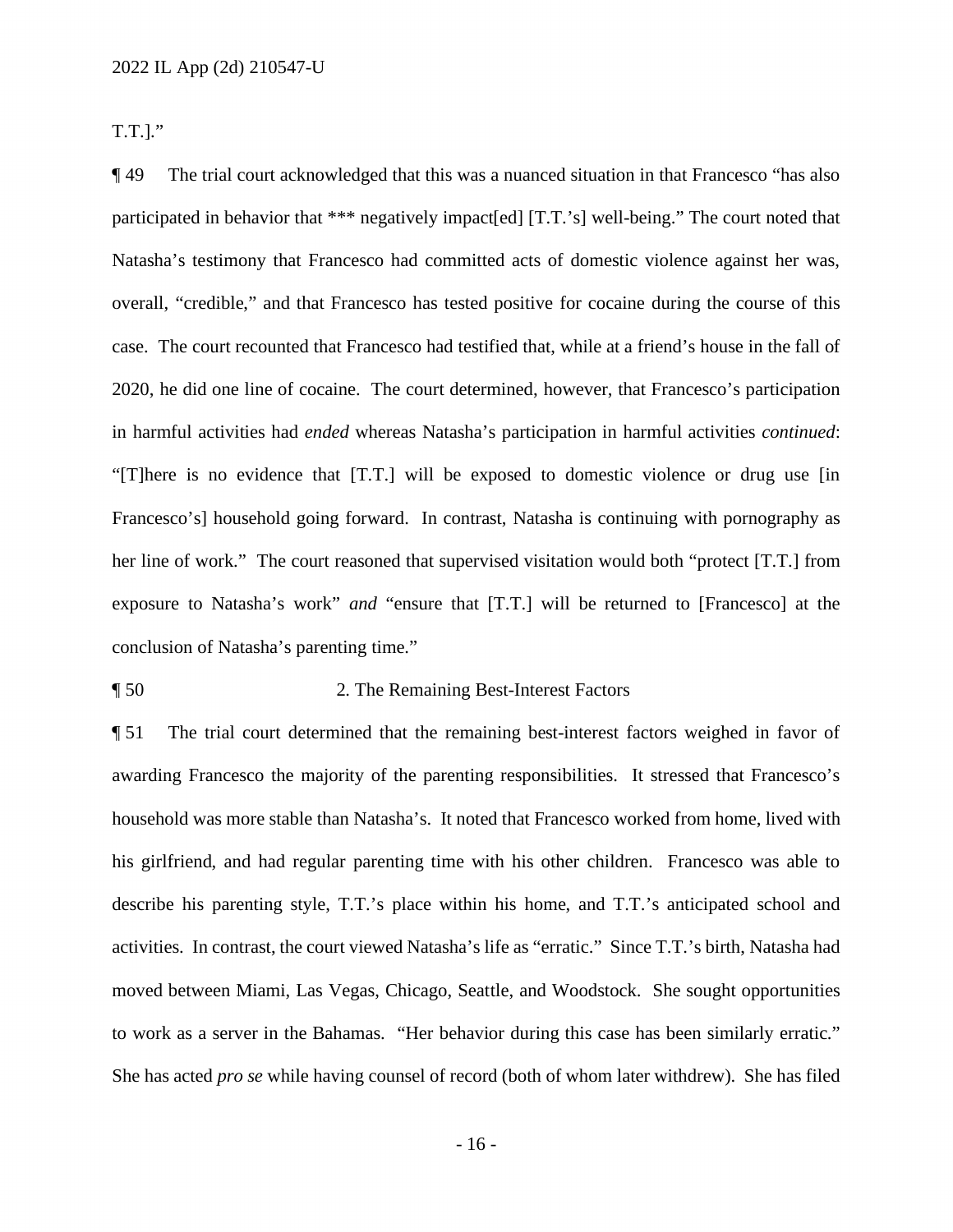pleadings days after the entrance of an agreed order. She has obtained nearly \$30,000 from a GoFundMe program, which had the stated purpose of raising money for legal fees. Yet, rather than appear with counsel for the instant proceedings, she paid \$11,000 to counsel in Florida to investigate Francesco for a possible tax crime.

¶ 52 The trial court further stressed that Natasha had not demonstrated an ability to comply with court orders or to coparent. In the court's view, Natasha had "manipulat[ed] local law enforcement to try to remove [T.T.] from [Francesco's] care" and that the "[e]vidence demonstrates that, [if she becomes concerned for T.T.], she will take matters into her own hands and \*\*\* completely disregard court orders. At [two] years old, [T.T.] has no way of knowing or protesting if Natasha disobeys the court order." The court ordered that, with advance notice, Natasha would be permitted to have supervised parenting time up to two weekends per month, on both Saturday and Sunday, for up to 9 hours per visit (for a total of up to 36 hours per month). This timely appeal followed.

¶ 53 II. ANALYSIS

¶ 54 Natasha, *pro se*, appeals the trial court's decision to grant Francesco significant decisionmaking authority and the majority of parenting time and to grant Natasha only restricted parenting time. We may reverse a trial court's decision concerning the allocation of parental responsibilities only if it is against the manifest weight of the evidence. *In re Parentage of J.W.*, 2013 IL 114817, ¶ 55. A decision is against the manifest weight of the evidence when an opposite conclusion is clearly apparent or when the fact finder's finding appears to be arbitrary and unsubstantiated by the evidence. *Melamed v. Melamed*, 2016 IL App (1st) 141453, ¶ 37. When considering the evidence, we must be mindful that the trial court was in the superior position to judge witness credibility and that, if the evidence permits multiple inferences, we are to accept those inferences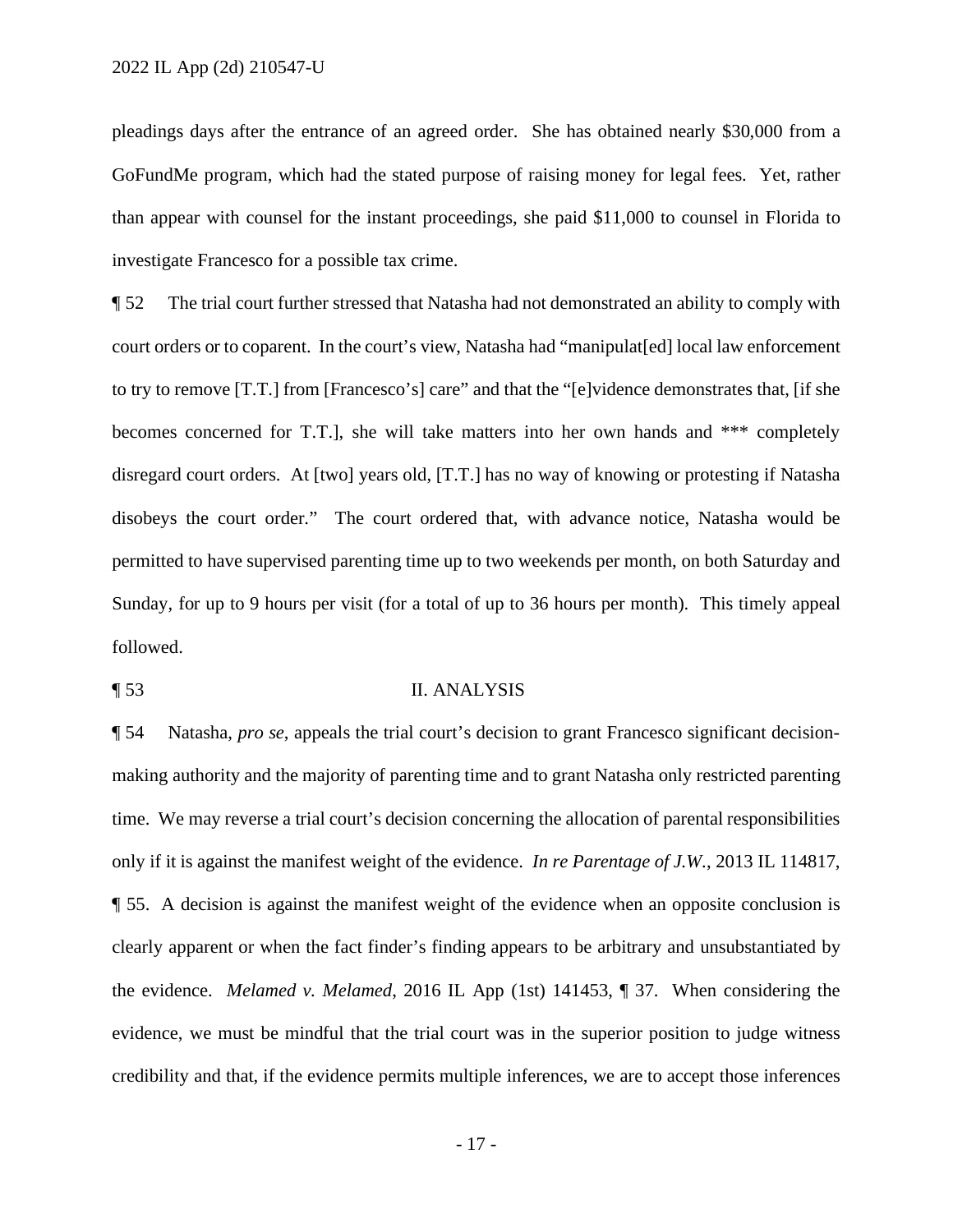that support the trial court's decision. *In re Marriage of Bates*, 212 Ill. 2d 489, 516 (2004). In this case, we must also be mindful that the record on appeal contains only a small portion of the hearing transcripts, and that "any doubts which may arise from the incompleteness of the record will be resolved against the appellant." *Foutch v. O'Bryant*, 99 Ill. 2d 389, 392 (1984). For the reasons that follow, and particularly on this record, we affirm the trial court's allocation of parental responsibilities and its decision to restrict Natasha's visitation.

¶ 55 In determining how to allocate parental responsibilities, the trial court must consider the best-interest factors set forth in sections 602.5 (decision making) and 602.7 (parenting time). 750 ILCS 5/602.5(c), 602.7(b) (West 2020). The best-interest factors set forth under section 602.5(c) are:

"(1) the wishes of the child, taking into account the child's maturity and ability to express reasoned and independent preferences as to decision-making;

(2) the child's adjustment to his or her home, school, and community;

(3) the mental and physical health of all individuals involved;

(4) the ability of the parents to cooperate to make decisions, or the level of conflict between the parties that may affect their ability to share decision-making;

(5) the level of each parent's participation in past significant decision-making with respect to the child;

(6) any prior agreement or course of conduct between the parents relating to decision-making with respect to the child;

(7) the wishes of the parents;

(8) the child's needs;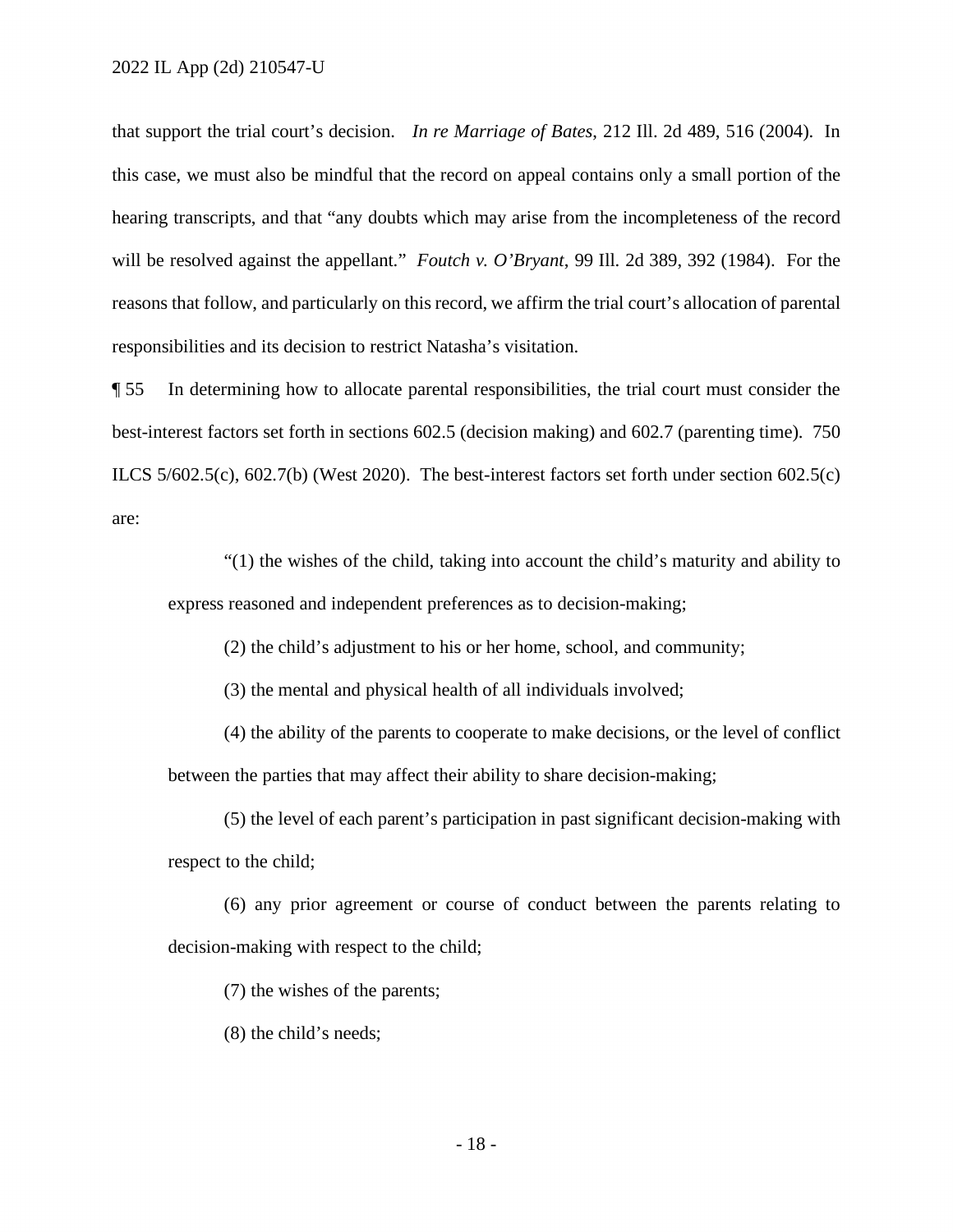(9) the distance between the parents' residences, the cost and difficulty of transporting the child, each parent's and the child's daily schedules, and the ability of the parents to cooperate in the arrangement;

(10) whether a restriction on decision-making is appropriate under Section 603.10;

(11) the willingness and ability of each parent to facilitate and encourage a close and continuing relationship between the other parent and the child;

(12) the physical violence or threat of physical violence by the child's parent directed against the child;

 (13) the occurrence of abuse against the child or other member of the child's household;

(14) whether one of the parents is a sex offender, and if so, the exact nature of the offense and what, if any, treatment in which the parent has successfully participated; and

(15) any other factor that the court expressly finds to be relevant." 750 ILCS 5/602.5(c) (West 2020).

¶ 56 The best-interest factors set forth in section 602.7(b) largely overlap with those set forth in section 602.5(c). However, section 602.7(b) adds as factors the child's potential to interact with siblings and the willingness of each parent to place the needs of the child ahead of his or her own needs. 750 ILCS 5/602.7(b)(5), (b)(12) (West 2020).

¶ 57 A. Section 603.10 Restriction

¶ 58 The question of whether a section 603.10 restriction is appropriate is a best-interest factor under both section 602.5 and 602.7, and, in this case, the question of whether Natasha's decisionmaking authority and parenting time should be restricted pursuant to section 603.10 was a central concern. We therefore begin our analysis by addressing that question. A restriction on parenting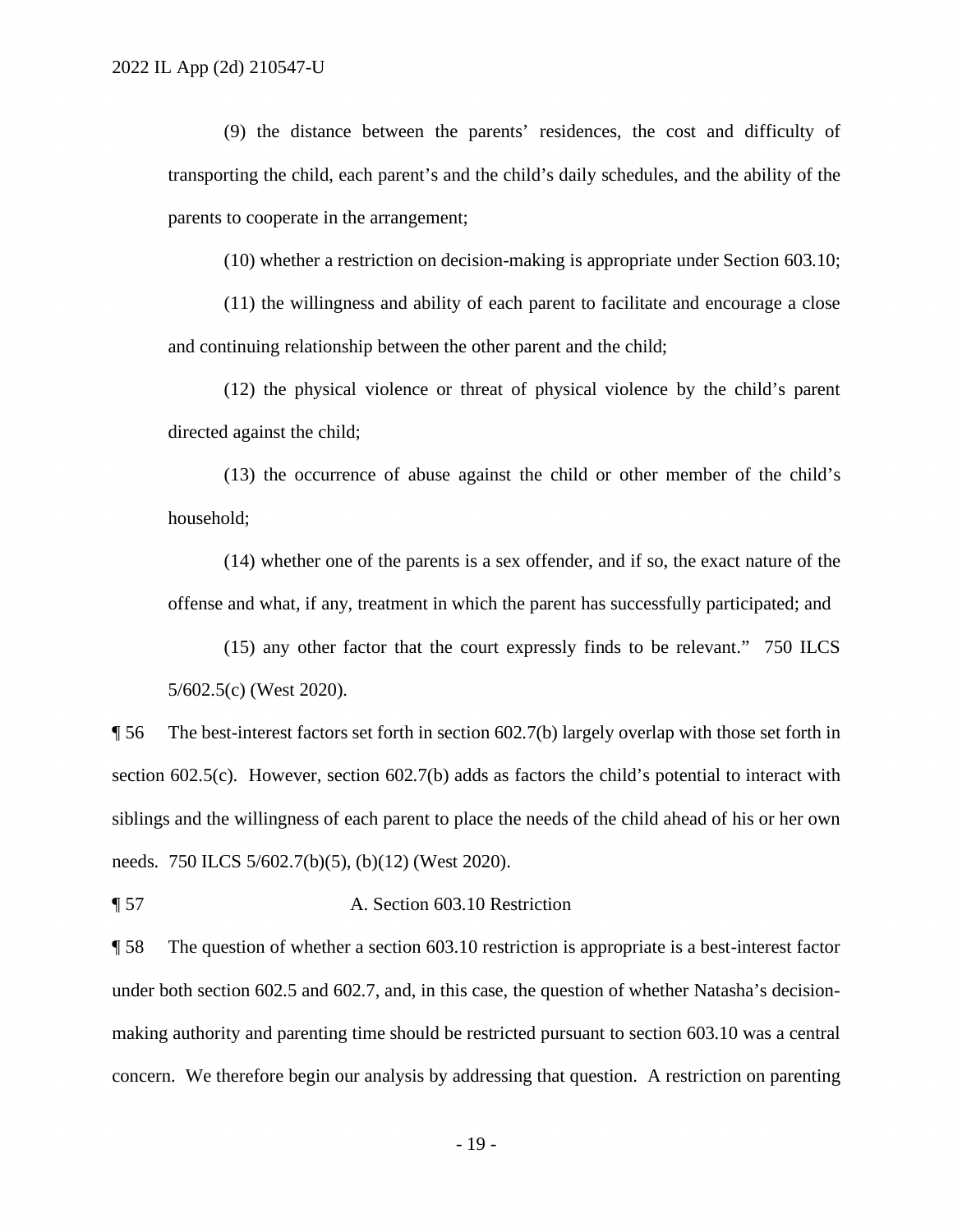time is appropriate if one parent's conduct has seriously endangered the child's mental, moral, or physical health. 750 ILCS 5/603.10 (West 2020). Analyzing similar language from prior versions of the Act, courts have determined that the question of endangerment encompasses not only present harm but also the potential for harm to the child within a given home environment. *In re Marriage of Padiak*, 101 Ill. App. 3d 306, 314 (1986). Indeed, the dictionary definition of "endanger" is "to put someone or something at risk or in danger of being harmed, damaged, or destroyed." See <https://dictionary.cambridge.org/us/dictionary/english/endanger> (last visited February 23, 2022). The party seeking the restriction has the burden to establish by a preponderance of the evidence that conduct has seriously endangered the child. 750 ILCS 6/603.10 (West 2020); *Anderson*, 130 Ill. App. 3d at 688. The question of serious endangerment is a different, more stringent standard than a simple question of the child's best interest. *Id*. If the court determines that a restriction is appropriate, then it must enter an order necessary to protect the child. *In re Marriage of Mayes*, 2018 IL App (4th) 180149, ¶ 5. The court may, when appropriate, order a reduction, elimination, or other alteration of parenting time, including ordering supervised visits. 750 ILCS 5/603.10(a)(1) (West 2020).

¶ 59 Natasha argues that the trial court erred in determining that a section 603.10 restriction was warranted. Natasha notes that a section 603.10 restriction requires a finding of serious endangerment. In Natasha's view, if this stringent standard had been met, then the trial court should not have had a "difficult" time in allocating parental responsibilities. ("Deciding which parent will have this role in T.T.'s life is difficult.") Natasha also argues that the trial court placed too much weight on her work in the pornography industry and that this was especially unfair where Francesco also partook in activities—domestic violence and drug use—that posed a risk to T.T.'s mental, moral, or physical health.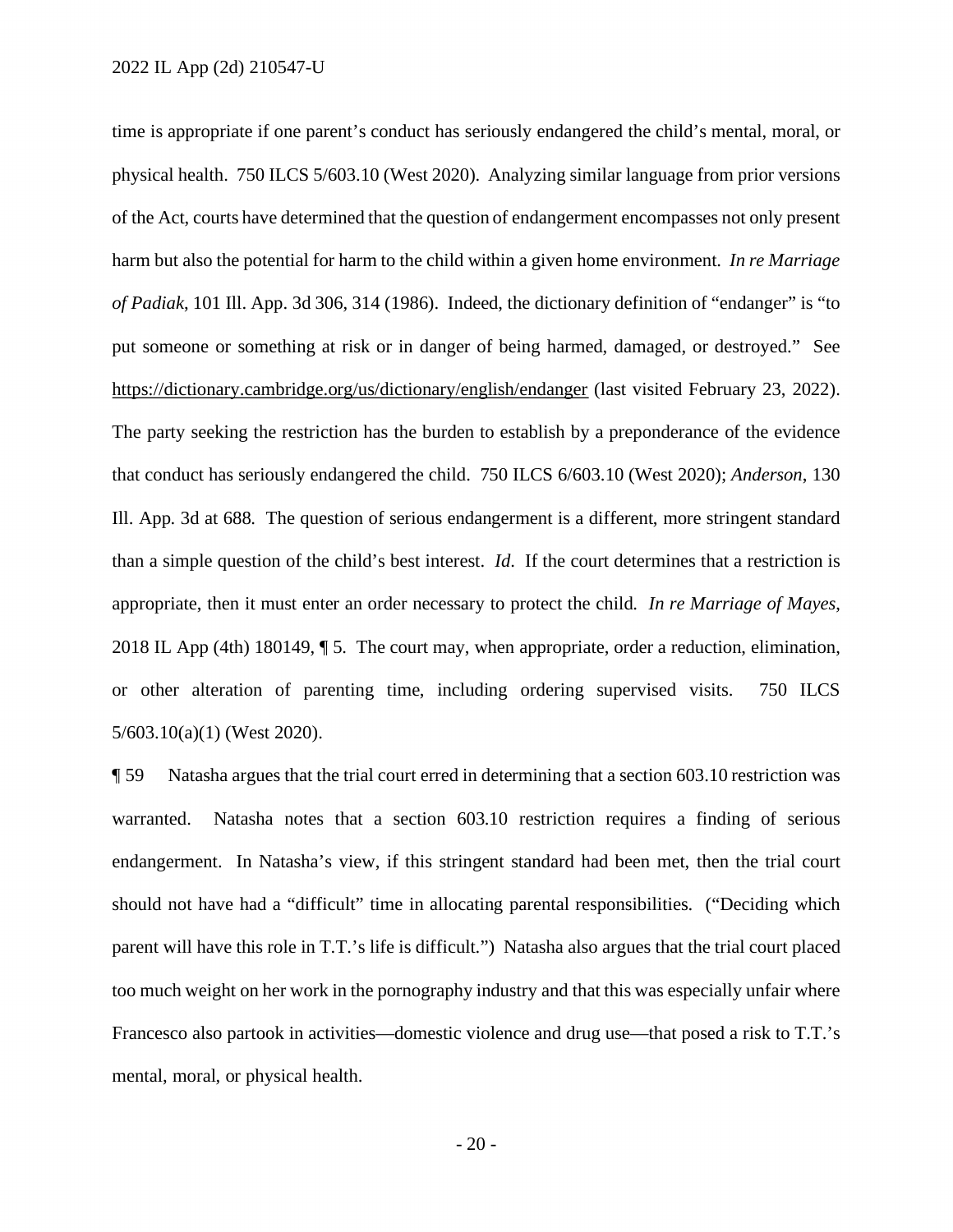¶ 60 We determine that the evidence available to us supports the trial court's determination that restricted visits were warranted, and the trial court's single comment that the case was "difficult" does not undermine its determination. The trial court, citing to *Anderson*, 130 Ill. App. 3d at 688, recognized that issuing a section 603.10 restriction required a stringent standard. It expressly stated in its ruling that Natasha's work in the pornography industry presented an undue risk to T.T.'s "mental, moral, and emotional health." But it also recognized that alleged immoral conduct by a parent is not enough; rather, the alleged immoral conduct must affect the child. In this case, the court cited to the instability that Natasha's participation in the pornography and nightlife industries brought to T.T.'s life, as well as Natasha's inability to keep this part of her life separate from T.T.

¶ 61 While it is improper to presume harm based on a parent's alleged involvement in immoral activities, evidence bearing on the stability of the child's environment is "obviously relevant." *Craig*, 326 Ill. App. 3d at 1129. Here, the court found Natasha's lifestyle to be "erratic." In support, it noted the multiple cities in which she had lived since T.T.'s birth and her willingness to work occasional weekends in the Bahamas despite her stated desire to raise T.T. in Miami. The court's view of Natasha's lifestyle as erratic was further substantiated by her conduct in the instant case. As the trial court noted, Natasha frequently filed contrary motions just days after the entrance of an agreed order and declined to put funds donated for legal fees toward her custody case.

¶ 62 The trial court also doubted Natasha's ability to keep her work in the pornography industry separate from T.T. The court was troubled that Natasha conducted filming in the same twobedroom apartment where T.T. was present. While Natasha testified that she had hired a babysitter during filming and that T.T. was not in the same room, the fact remained that Natasha invited at least two people, her photographer and filming partner who she had not known for a great length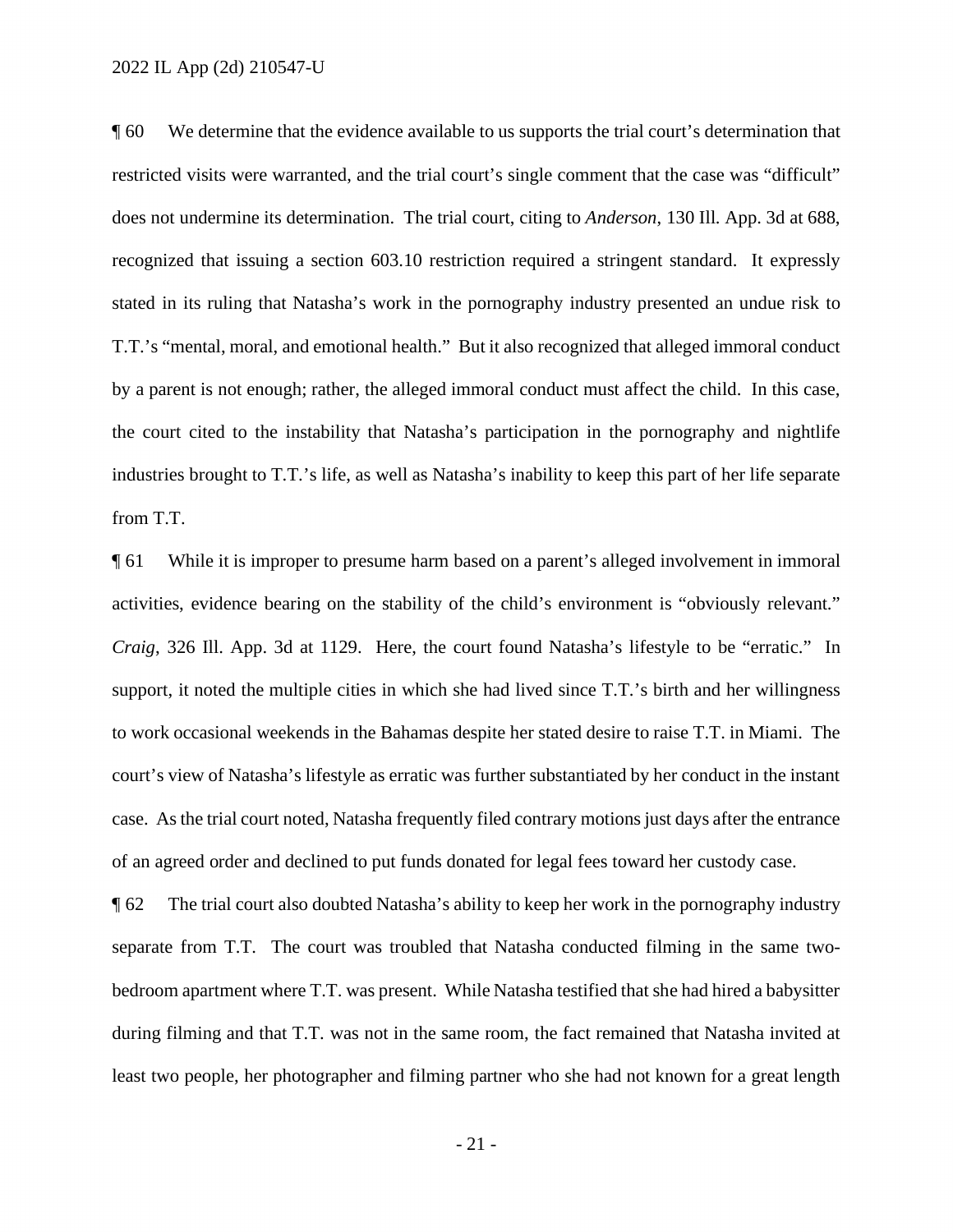of time, into the apartment. The court was further troubled by how easily Natasha invited people into her life given her experience in the New York case.

¶ 63 In addition, the trial court's decision to restrict parenting time was not due only to Natasha's participation in the pornography industry. The court also expressed great concern for Natasha's inability to follow court orders and the risk that Natasha would conceal T.T. from Francesco. In the fall of 2019, Natasha was granted permission via an agreed order to remove T.T. to Florida. Instead, she went to Las Vegas. In the fall of 2020, Natasha refused to return T.T. to Francesco, and Florida law enforcement had to remove T.T. Similarly, in the spring of 2021, Natasha used a Florida order of protection in an attempt to remove T.T. from Illinois, which was in express violation of the trial court's admonishment. Natasha admitted that, at times, she refused to disclose T.T.'s whereabouts to Francesco. The child representative had opined that, were Natasha to conceal T.T.'s whereabouts from Francesco for any length of time, it would "significantly impair" T.T.'s emotional well-being. The trial court reasonably agreed, noting in its order that supervised visitation would "ensure that [T.T.] will be returned to Francesco at the conclusion of Natasha's parenting time."

¶ 64 We also disagree that the trial court's decision to order Natasha to have restricted visitation was rendered unreasonable in light of Francesco's participation in harmful activities, such as domestic violence and drug use. The trial court specifically addressed these points. The court endorsed the child representative's view that Francesco and Natasha brought out the worst in each other. It stated that, while it found Natasha's allegations of abuse credible, it also found that Francesco's acts of domestic violence were unlikely to continue in the future. The evidence available in the record supports the trial court's reasoning. For example, as noted in the childrepresentative report, Francesco enjoyed a 10-year marriage with his now ex-wife, who presently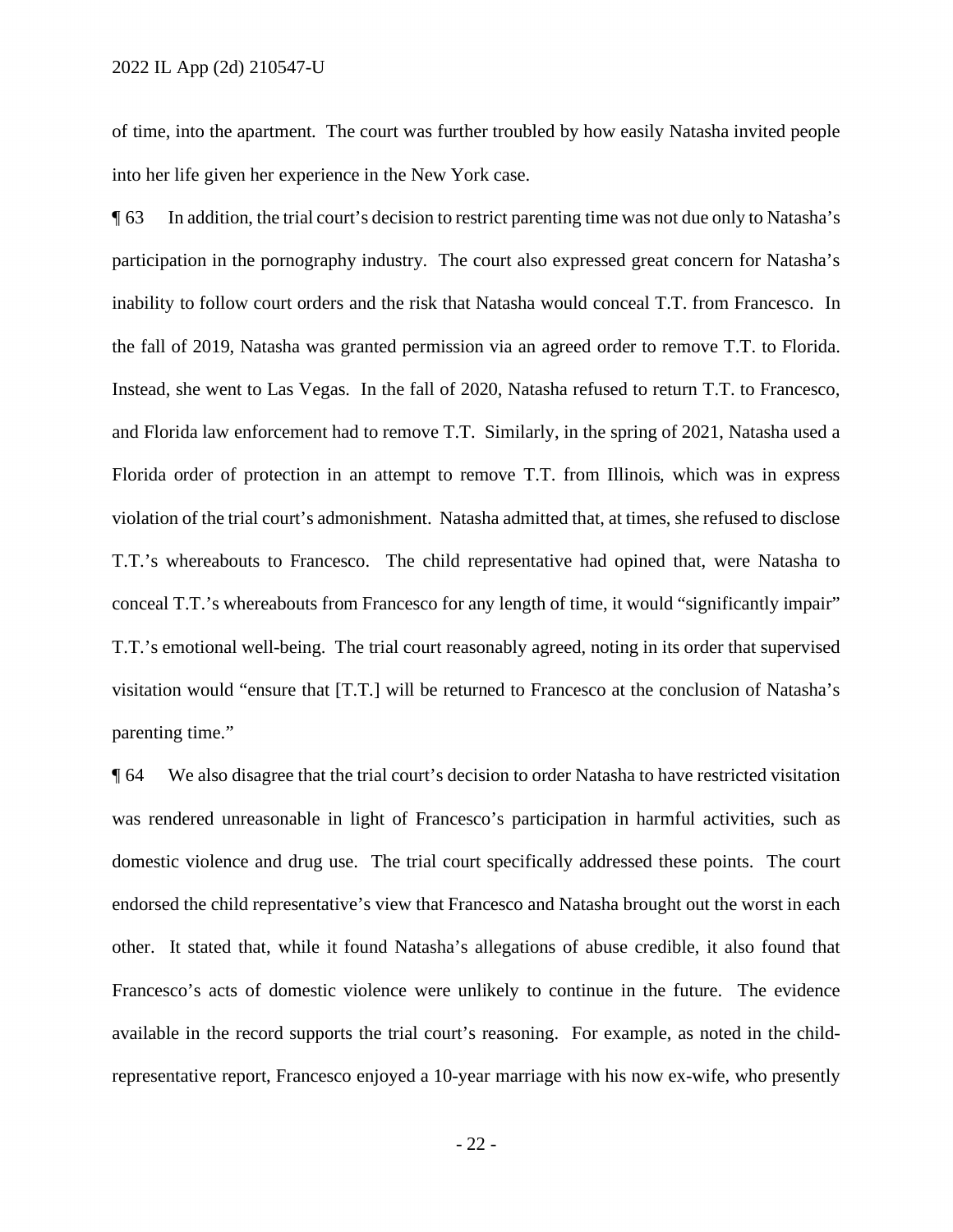has no concerns about sharing custody with him. The court also listened to the testimony of Francesco, Francesco's ex-wife, and Francesco's current girlfriend and expressly determined that there was no risk that T.T. would be directly exposed to domestic violence. The record on appeal does not contain this testimony, but we must presume that this testimony supported the court's decision. *Foutch*, 99 Ill. 2d at 392. Additionally, the child representative's report stated that Francesco participated in drug treatment and inferred that Francesco was not presently using drugs. We must presume that the missing testimony further supported the child representative's inference that Francesco was not presently using drugs. *Id*.

¶ 65 Simply put, the trial court's 610.3 restrictions on Natasha's parenting time were not, as she argues, solely the function of the trial court's disapproving view of her participation in the pornography industry. Rather, acting in its role as factfinder, the trial court reasonably determined that Natasha's participation in the pornography industry, *together with* an unstable lifestyle, a history of defying court orders, and a demonstrated willingness to conceal T.T. from Francesco, warranted a section 603.10 restriction. We cannot say this conclusion was unreasonable.

¶ 66 B. The Remaining Best-Interest Factors

¶ 67 We next address whether, in considering the remaining best-interest factors, the trial court's decision to allocate significant decision-making authority and the majority of the parenting to Francesco was against the manifest weight of the evidence. Here, again, Natasha argues that the trial court placed undue emphasis on her work in the pornography industry to the exclusion of the other factors. We disagree, and we determine that the trial court's 17-page written order demonstrates that it considered each of the applicable best-interest factors.

¶ 68 In particular, the trial court noted that, given the parties' contentious history and the physical distance between them, the majority of parental responsibilities would be awarded to one

- 23 -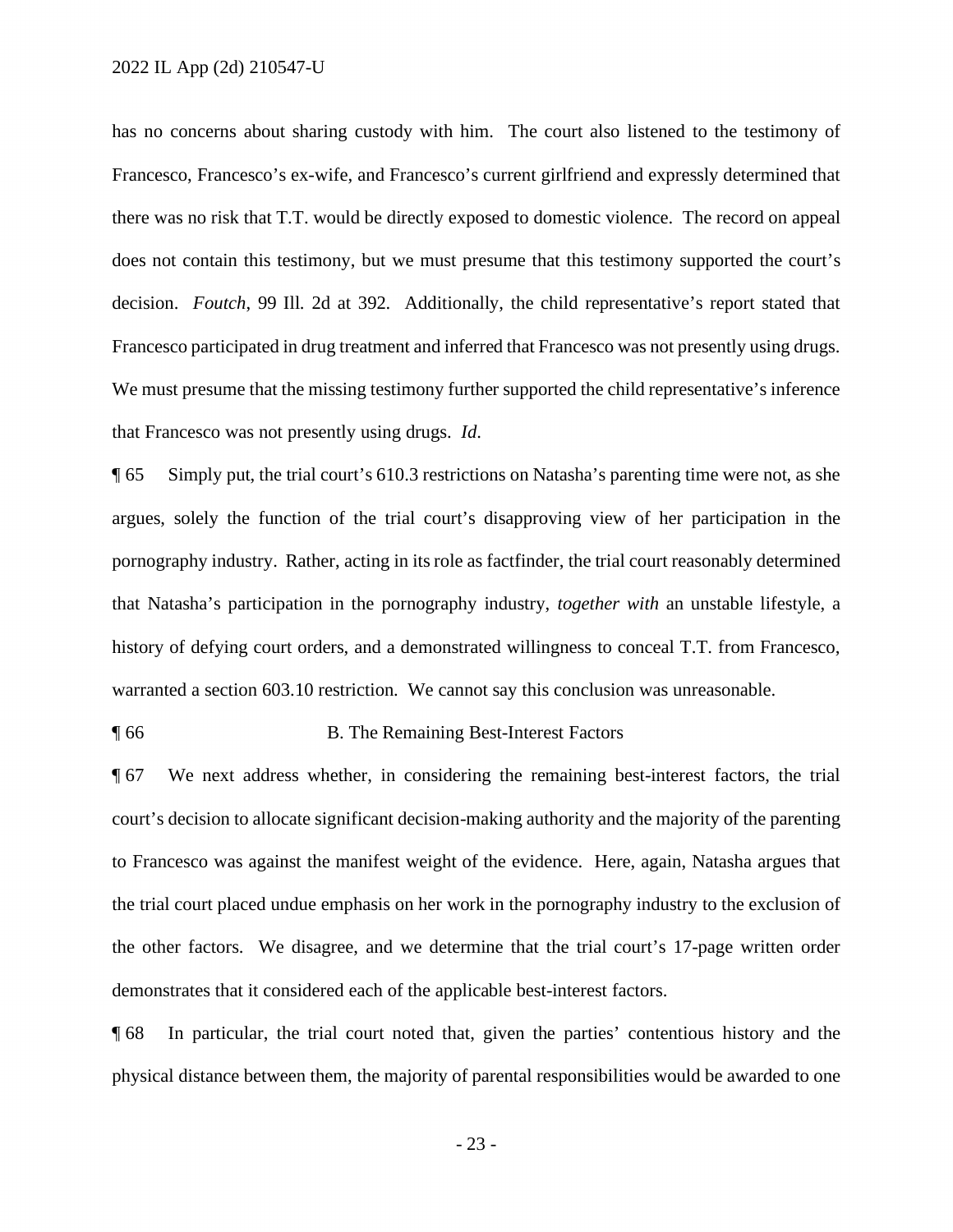party (factors  $602.5(c)(4)$ ,  $602.5(c)(9)$ , and  $602.7(b)(9)$ ). The court then determined, reasonably, that Francesco was more likely to facilitate a coparenting relationship (factors  $602.5(c)(11)$ ,  $602.7(b)(13)$ ) and to put T.T.'s needs above his own (factor  $602.7(b)(12)$ ). For example, the child representative's report stated that Francesco successfully facilitated T.T.'s visits with Natasha. Natasha, in contrast, missed three visits with T.T., twice confusing the dates. Although the third missed visit was due to the hospitalization of her father, she did not inform Francesco of the canceled visit in advance. Also, Natasha used donated legal funds to investigate a possible financial crime committed by Francesco rather than to obtain custody of T.T. The court was also free to determine any factor it found to be relevant (factors 602.5(c)(15) and 602.7(b)(17)), and it determined, reasonably, that Francesco's household provided T.T. with greater stability. Francesco worked from home, his live-in girlfriend helped with childcare, and he already provided for his two other children in the home. Francesco testified to his parenting philosophy and T.T.'s place in the existing family structure and, without the transcripts and in deference to the trial court, we must accept that this testimony supported the trial court's determination. *Foutch*, 99 Ill. 2d at 392. While Francesco's vile texts during the pendency of the litigation and his potential domestic violence preceding it are certainly of concern, we cannot say on balance that they rendered the trial court's best interest determination manifestly erroneous.

¶ 69 Finally, we address points raised in Natasha's supplementary reply brief. Natasha devotes much of her reply brief attempting to rebut allegations in Francesco's petition rather than challenging the trial court's decision. Also, citing to section 610.5 of the Act (750 ILCS 5/610.5 (West 2020)), she argues that Francesco was required to establish a substantial change in circumstances in order to modify the existing November 2019 agreed order allowing Natasha to remove T.T. to Florida. However, even accepting for the sake of analysis that the November 2019